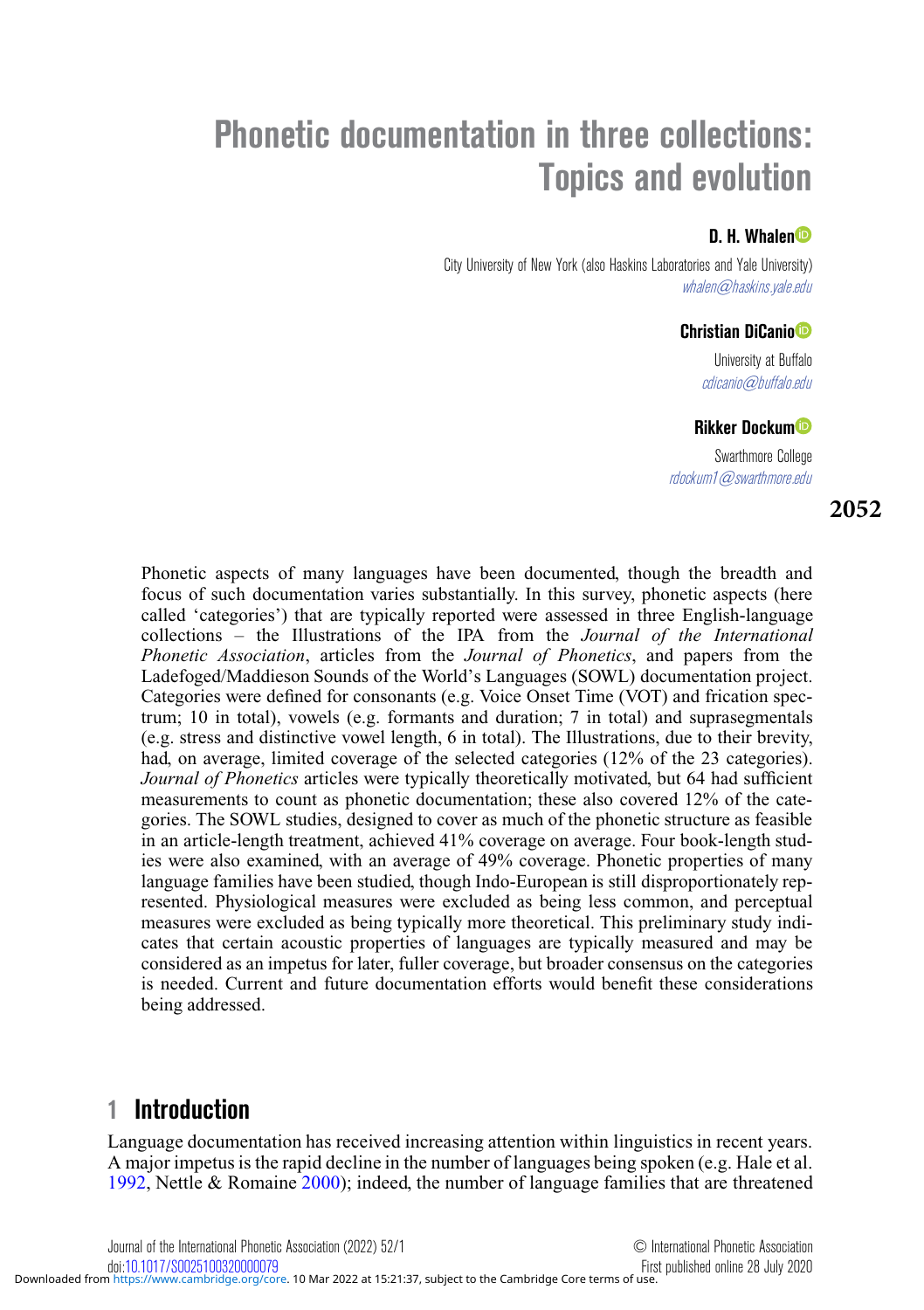is quite large as well (Whalen  $\&$  Simons [2012\)](#page-26-1). Phonetic documentation is a part of that effort, but it is one that has not received widespread attention. The phonetic structure of a language, as with any other linguistic level, is dauntingly complex, but documentation efforts are still worthwhile. Flemming, Ladefoged & Thomason  $(2008: 465)$  $(2008: 465)$  expressed their aim as 'to demonstrate how current techniques of phonetic investigation can be applied so as to be able to construct a basic, but reasonably comprehensive, set of materials for an archive of the sounds of an American Indian language'. They further add that 'the failure to be able to provide everything does not mean that we should not try to provide as much as we can' (ibid.). The present paper presents a preliminary survey of what has been done in a portion of the English-language peer-reviewed literature in terms of phonetic documentation.

The details of what constitutes ideal, or even adequate, documentation has also received attention (e.g. Himmelmann [1998,](#page-25-2) Woodbury [2003,](#page-26-2) Austin [2014\)](#page-24-0). To a certain extent, conceptions of adequacy of documentation change as technology changes. For millennia, a written transcription was all that was available, leading to debate about whether language change was based on letters or sounds (e.g. Robins [1968:](#page-26-3) 186). With the advent of recorded sound, far more detailed documentation became possible, especially for phonetic aspects of language. Many recordings were made of minority languages on Edison cylinders (Bauman [2011,](#page-24-1) de Graaf [2013\)](#page-25-3), and some of those have been restored for current use (Haber [2014\)](#page-25-4). As recording technology improved and storage capacity increased, expectations for the amount of material also increased. Although no language will ever be fully documented, the boost in capacity has certainly made it possible to study phonetics in greater detail.

The articulatory aspects of speech are equally important in understanding phonetics, and the history of the shift due to technology is similar to that for acoustics. Introspection has provided substantial information about the physical basis for the sounds that are perceived, even from our earliest linguistic records (Kemp [1995,](#page-25-5) Kiparsky [1995\)](#page-25-6). As with sound, devices that make a more permanent record and allow for more quantitative analysis have enhanced our ability to gain deeper insight. Early studies included not only examinations of majority languages (e.g. Rousselot [1897–1908,](#page-26-4) Viëtor [1898\)](#page-26-5) but field studies as well (Goddard [1905\)](#page-25-7). Although numerous physiological studies are performed currently (including those outside the laboratory; Whalen & McDonough [2015\)](#page-26-6), articulatory data are not yet a standard component of language documentation.

Indeed, the specifics of phonetic documentation in general have received only sparse attention (e.g. Ladefoged & Maddieson [1996a](#page-26-7), Ladefoged [2003,](#page-26-8) Bhaskararao [2004\)](#page-24-2), and there has been no comprehensive list of phonetic features that should be expected in a documentation project. Prior to establishing such a list, it is advisable to determine which features have been included in existing studies. To that end, we examined three relevant collections: Articles in the *Journal of Phonetics* (*JPhon*), the Illustrations of the IPA in the *Journal of the International Phonetic Association* (*JIPA*), and the various 'phonetic structures' articles written by Peter Ladefoged, Ian Maddieson, and their colleagues in the Sounds of the World's Languages project (SOWL; funded by the US National Science Foundation). The first two sources are not exclusively concerned with quantitative phonetic documentation, of course, but nonetheless there is substantial material there. In addition, there are many articles in *JIPA* that are not part of the Illustrations of the IPA series but which qualify as phonetic descriptions. We restricted our attention to the Illustrations of the IPA because they are attempts at describing all of the relevant phones of a language or dialect, at a minimum via transcription. However, acoustic measurements can be included, and the coverage can be seen as an indication of what measurements are typical and/or expected. The SOWL collection, which appeared in a number of venues, provides a comparison in that these articles were primarily intended to provide greater descriptive phonetic coverage; being journal articles, however, they were necessarily restricted in scope, and the scope that was selected can be compared with the other collections.

It might seem inappropriate to examine two collections that are not devoted to the topic at hand – phonetic documentation – but there are no journals that specialize in that domain.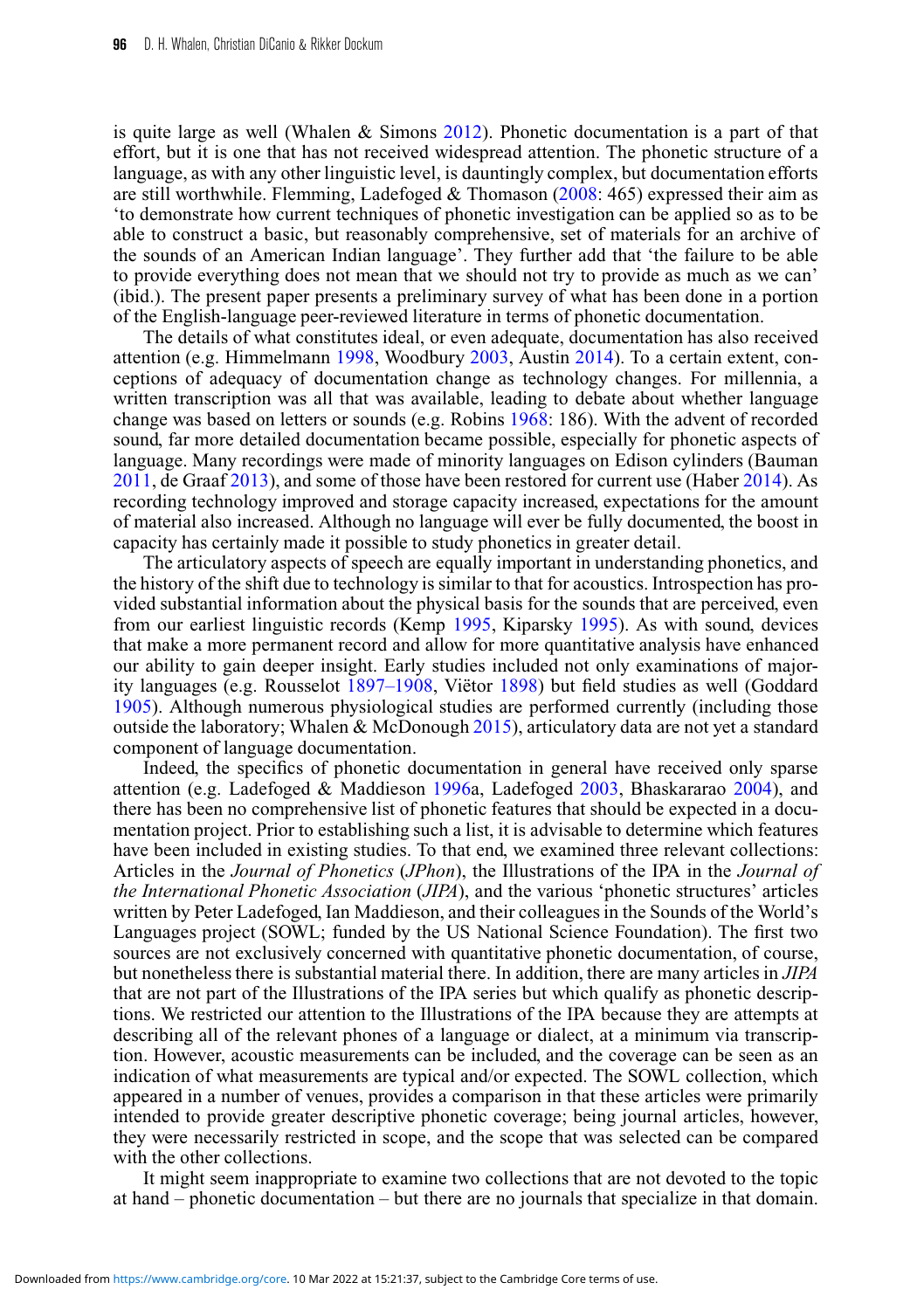Each of the journals chosen does, as we will see, include phonetic documentation in some of their articles, even if such documentation is not the main purpose for either journal. For the *Journal of Phonetics*, theoretical issues are more central to the articles that are published. With the Illustrations of the IPA, the main goal is to show the segmental (and possibly suprasegmental) inventory of a language or dialect. Completeness in the description of phonetic attributes is neither expected nor encouraged. The instructions for the Illustrations of the IPA at one time stated: 'In general, a submission to this section of *JIPA* should be relatively brief and not a fully-fledged article on the phonetics of the language'. In response to changing expectations for phonetic research in the field at large, this has now been changed to: 'Although submissions to this section of *JIPA* can be relatively brief, fully-fledged articles on the sound system of the language described, providing additional detail (including supporting evidence from acoustics, articulation or perception), are strongly encouraged' [\(https://www.](https://www.cambridge.org/core/services/aop-file-manager/file/575ac14dcc7317902c964bdd/IPA-ifc.pdf) [cambridge.org/core/services/aop-file-manager/file/575ac14dcc7317902c964bdd/IPA-ifc.pdf,](https://www.cambridge.org/core/services/aop-file-manager/file/575ac14dcc7317902c964bdd/IPA-ifc.pdf) accessed on 15 June 2020). Illustrations are expected to provide a translation of the story 'The North Wind and the Sun' or another short representative text as spoken by one native speaker of the language described. Despite the historical focus on the IPA, quantitative analyses have appeared in an increasing number of Illustrations over the years. One motivation for the quantitative analyses is to provide some evidence demonstrating the accuracy of the phonetic transcription chosen for the language.

Finally, we will compare documentation coverage from these three collections to a few book-length phonetic studies in English. These do not constitute a collection, being separately published, but the expectation is that they would have greater coverage and thus be a point of comparison to the collections.

#### **1.1 Collections**

Our three main collections were limited to publications in English, in order to make the survey feasible with our resources and appropriate in size to the exploratory nature of the study. There are examples of collections in other languages, such as publications in Spanish covering indigenous languages of Latin America (e.g. [http://repositorio.ciesas.](http://repositorio.ciesas.edu.mx) [edu.mx](http://repositorio.ciesas.edu.mx) and [http://repositorio.pucp.edu.pe/index/\)](http://repositorio.pucp.edu.pe/index/) and in Chinese covering various languages [\(http://navi.cnki.net/knavi/JournalDetail?pcode=CJFD&pykm=ZYUB\)](http://navi.cnki.net/knavi/JournalDetail?pcode=CJFD&pykm=ZYUB). Dissertations and theses (in English as well as other languages) often include documentation, but they were beyond the scope of this study as well. Future work on phonetic ontologies should include assessment of these additional resources as well.

Our first collection was the Illustrations of the IPA. The first of these appeared in 1989 (though 'specimens' had appeared in *Le Maître Phonétique*; see Hirst [2010\)](#page-25-8). We have taken these articles as our defining collection because they are intended to provide a sketch of the sound system of the language. Being the outlet for the IPA itself, the transcription is the primary objective. Nonetheless, acoustic measurements have accompanied many of the Illustrations, and we take the types of measurements made and more general classes of phonetic aspects of the languages as our first pass at a set of 'categories' that one might expect in the phonetic documentation of a language. Categories were largely types of acoustic measurements, but some of them were more inclusive (see next section, 'Method', for more details).

The second collection was selected from the *Journal of Phonetics*. Although this journal was first published in 1973, the earliest of that journal's articles that we included appeared in 1984. This journal has a largely theoretical approach to phonetics, and thus documentation is usually incidental (though see SOWL examples in the next paragraph). We limited our analysis to the categories derived from the Illustrations of the IPA collection. This meant that some of the features that received a fair amount of attention in the *Journal of Phonetics*, such as voice quality, sex differences, and coarticulation, do not fit neatly into the categories we chose. For each of those categories, it can be argued that they remain on the 'theoretical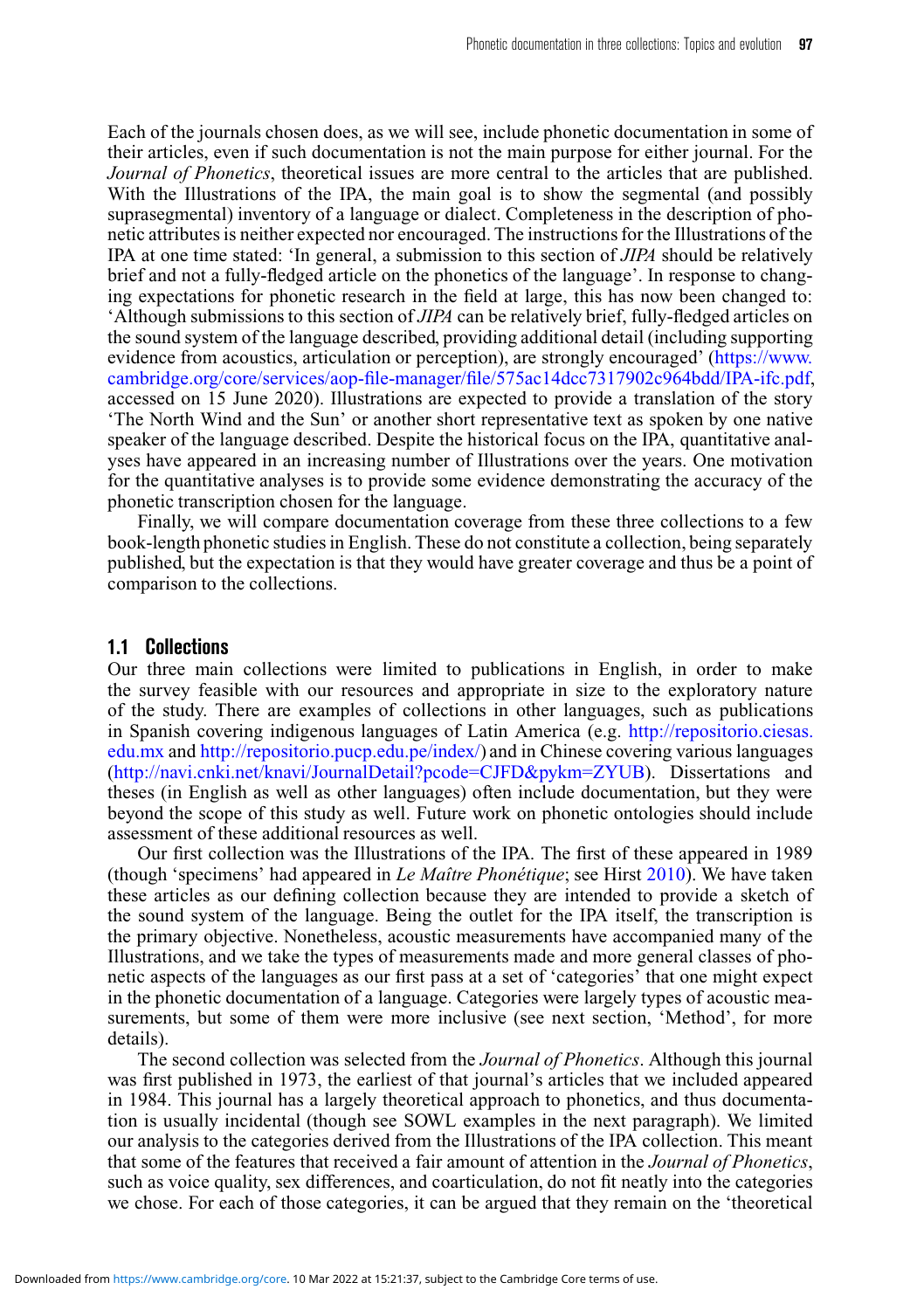research' end of the spectrum rather than the 'documentation' end. The relevant measures for voice quality are still debated, and very few attempts have been made to provide a single acoustic metric for coarticulation. Until those important aspects of speech yield to more systematic and widely used measures, we would argue that nondistinctive voice quality measures should continue to be counted as theoretical research rather than documentation. Distinctive voice quality, at a minimum, should ultimately be included, as it was in many of the SOWL publications.

The third collection was the Sounds of the World's Languages. The first SOWL phonetic structures article appeared in 1993. There were 25 published studies in all, most of which appeared in peer-reviewed journals (six appeared only in the *UCLA Working Papers in Phonetics*). Two of them appeared in the *Journal of Phonetics* and are counted twice in our statistics. As expected, these articles provided more coverage of our phonetic categories than the other two collections because it was their intent to provide such coverage.

# <span id="page-3-1"></span>**2 Method**

We surveyed the Illustrations of the IPA to extract a set of emergent categories. These are listed in Table [1.](#page-3-0) Categories were selected, with the aim to be a starting point for further discussion, in two stages. First, we discussed what kinds of features would be reasonable for phonetic sketches to include (VOT, vowel formant measures, etc.). Following this, we analyzed a preliminary sampling of selected sketches from the Illustrations series, working on the assumption that if some sketch included a particular phonetic measure, it would be a reasonable starting place to ask if others also included it. The final categories had to occur in more than one article, but there was no attempt to make them conform to a hierarchy. While many of the categories are self-evident, specific ones emerged in the analysis of the different articles. For instance, 'interactions' for either Vowels or Suprasegmentals indicated that the author(s) examined how two of the self-evident categories interacted, e.g. the relationship between vowel duration and dispersion or the relationship between tone and intonation. The category 'vowel features' was used as a general grouping for analyses of vowel features like phonation, ATR, and nasalization. Thus some of the categories overlap, and some are open to interpretation. We will discuss limitations and future directions in Section [4,](#page-10-0) 'Discussion', below.

| Consonants                   | Vowels          | Suprasegmentals   |
|------------------------------|-----------------|-------------------|
| Voice Onset Time (VOT)       | <b>Formants</b> | Stress            |
| Closure duration             | Dispersion      | Length            |
| Voicing/Voicing duration     | Vowel features  | Tone/pitch accent |
| Formant transitions (place)  | Duration        | Intonation        |
| Fricative spectrum           | Intensity       | Interactions      |
| Fricative duration           | Interactions    | <b>Other</b>      |
| <b>Burst characteristics</b> | <b>Other</b>    |                   |
| Preaspiration                |                 |                   |
| Sonorants                    |                 |                   |
| Other                        |                 |                   |

<span id="page-3-0"></span>**Table 1** Phonetic categories surveyed.

We assigned a value of 0, 0.5 or 1 to each category in each paper. The extreme values represent no (0) or good (1) representation of the category in the acoustic measurements. If only partial results were presented, such as measuring formants for only a few vowels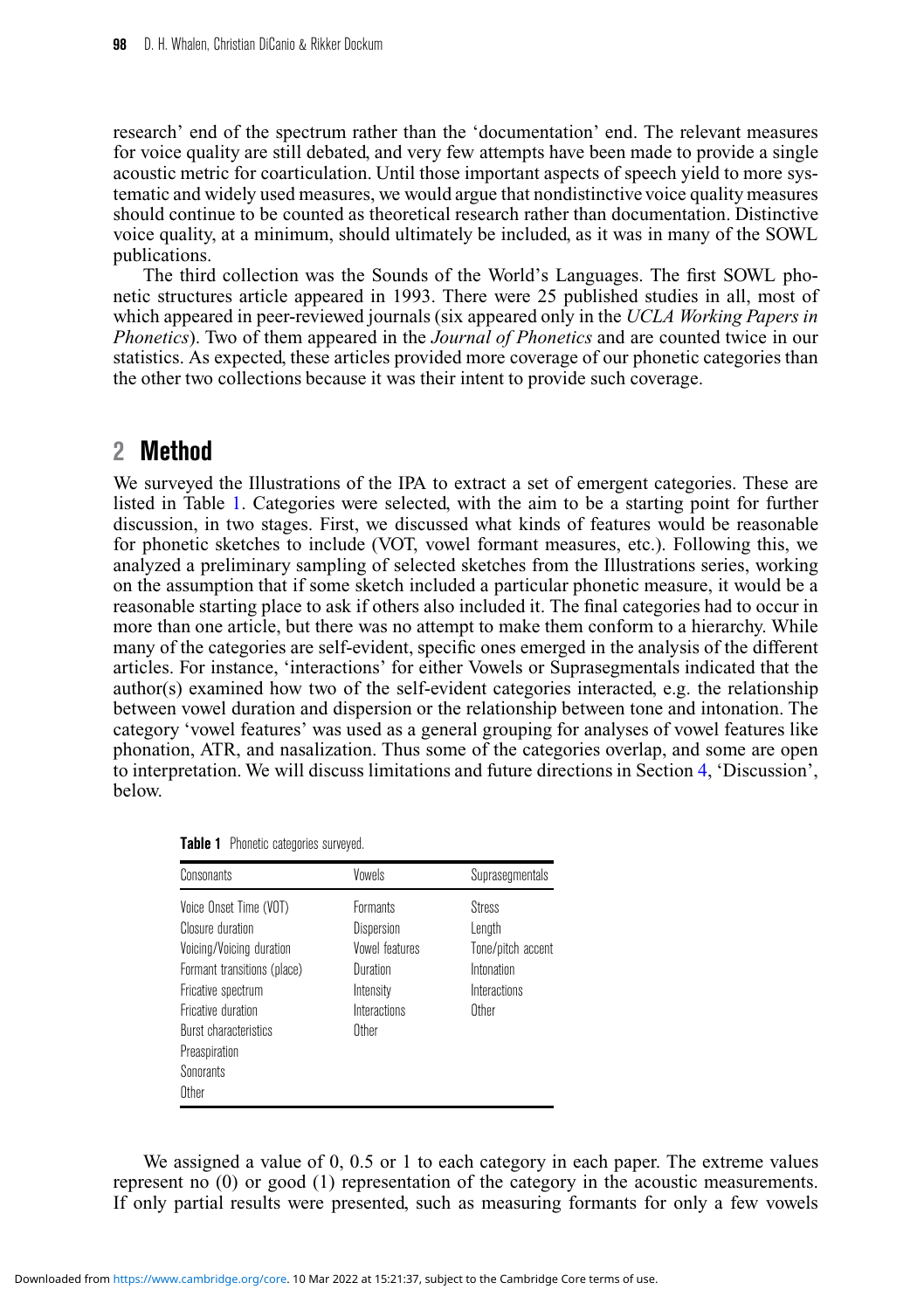rather than the whole inventory, or discussing the VOT of different consonant types without presenting any actual measurements, a value of 0.5 was assigned.

The interpretation of the number values assigned to these categories varied slightly for each of the collections. If an article within the *JIPA* collection included either a spectrogram or some brief measurements for a particular category, e.g. contrastive vowel length, the category was assigned a value of 1. However, owing to the greater analytical depth in the *JPhon* and SOWL collections, the inclusion of a spectrogram for a particular category would garner a value of 0.5. A value of 1 for a category in these collections necessitated the inclusion of a table of observed measurements or a figure illustrating a set of averaged values. We believe that each of the collections should be evaluated on their own terms for present purposes, although a unified approach is desirable for the future.

As indicated earlier, this set of categories was derived from the Illustrations, not from first principles. They are not a completely coherent set. The category 'sonorants', for instance, could include formant, duration and/or intensity measurements, but in fact, sonorant consonants were seldom measured at all. Our intent was to see how often the most common categories were used, and allow them to determine a rough estimate of coverage. If we included categories for every possible combination of duration, frequency and intensity, there would be many '0' cells for every description we examined. That might be useful at some future time, but it was deemed counterproductive for this initial survey.

Some categories with zeroes should not count against a study, of course. If the target language does not have preaspiration or tone, one would not expect them to be measured. Neither is it appropriate to give credit for them, say, by giving a 1 if the language lacked the feature. In any event, we did not have the resources to track down which gaps occurred in the languages studied, so a lack of documentation of a non-existent category is currently counted as a lack of documentation, and future studies should address how to deal with such gaps. For instance, is phonetic documentation more complete if one examines only formant values for a language with a common, average size vowel inventory (e.g. /i e a o  $u$ ) than for a language with additional vocalic features, e.g.  $\pi$  i: e e: a a: o o: u u:/?

Each collection was surveyed by one of the authors. Because the categories are provisional, only one judge was used. If the categories were agreed upon by the community at large, multiple judges would have been used to allow assessment of agreement. Indeed, the two articles that were included in two collections (*JPhon* and SOWL) revealed differences even there. Disagreements about coverage can be expected to remain even after better criteria are developed, and methods for accounting for discrepancies have been proposed (e.g. Banerjee et al. [1999,](#page-24-3) Kottner et al. [2011\)](#page-25-9). Because of the preliminary nature of the present categories, a systematic assessment of degrees of disagreement was deemed premature. If a more definitive set of categories emerges, validation across raters would clearly be called for.

## **3 Results**

#### **3.1 Journal of the International Phonetic Association (JIPA)**

The *Journal of the International Phonetic Association* began publication in 1971 as a continuing publication of the International Phonetic Association. Two previous journals, *The Phonetic Teacher* (which began in 1886) and *Le Maître Phonétique* (1889–1970, with some years suspended), were other organs for the association. In 1989, a series of articles was begun under the rubric 'Illustrations of the IPA', with Peter Ladefoged (anonymously) commencing with American English, embedded within the article known as the Kiel report (International Phonetic Association [1989\)](#page-25-10). This report, substantially updated the IPA, and so the intent of the new series was that the 'IPA should be illustrated by transcriptions in a range of languages. For each language there should be a word list, with English glosses, illustrating all the major surface phonetic contrasts that occur in the language, and a connected text'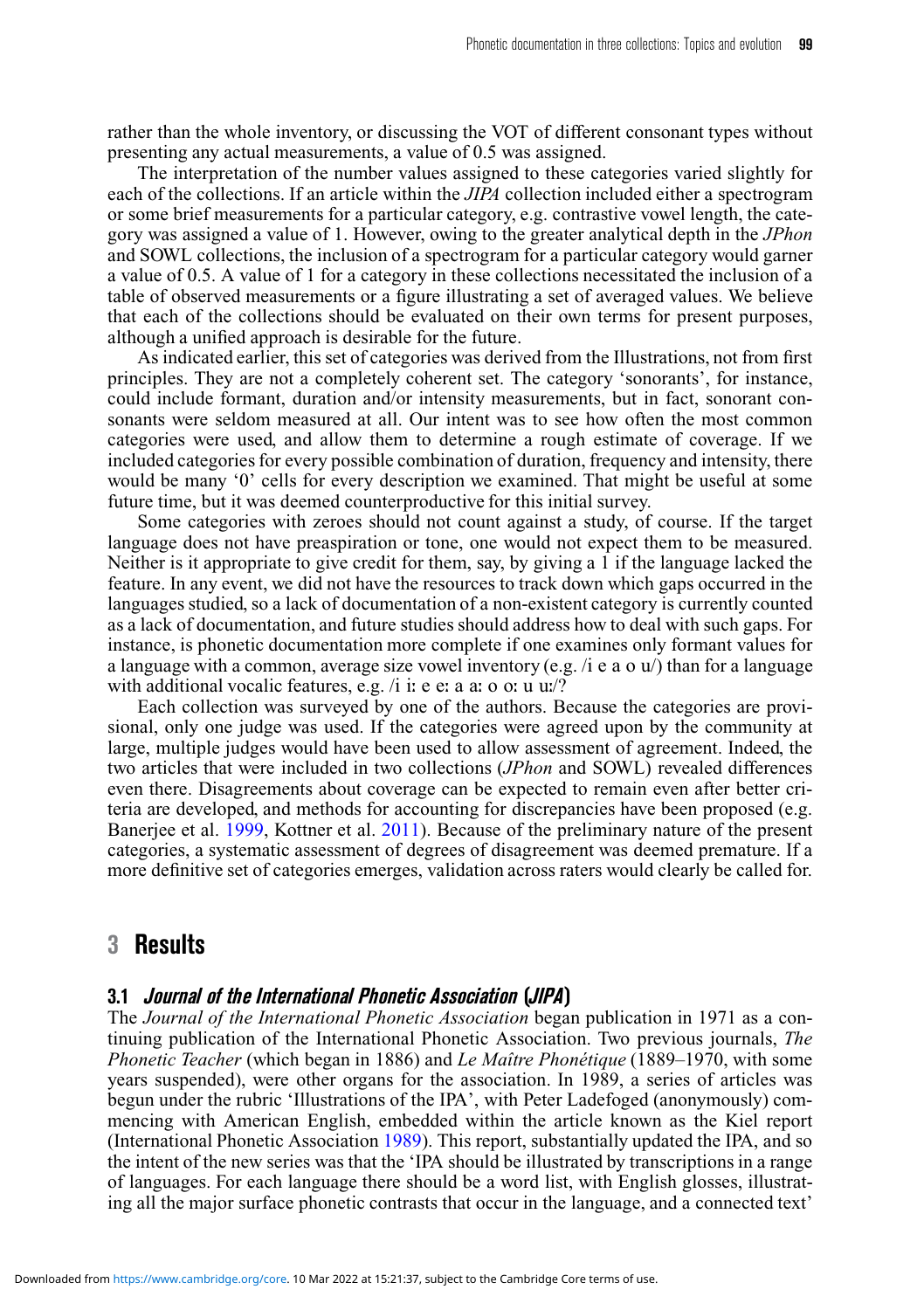(p. 77). The transcription was meant to represent what was recorded, and not an idealization. It was noted at the time that '[a] recording of all this material should be available' (ibid.), but 'available' was left unspecified. Many of the Illustrations have accompanying online recordings [\(https://richardbeare.github.io/marijatabain/ipa\\_illustrations\\_all.html\)](https://richardbeare.github.io/marijatabain/ipa_illustrations_all.html). The story 'The North Wind and the Sun' was suggested as a means to save space, since no translation would need to be included. Further, each Illustration was to include notes on allophony not obvious from the transcription, lexically relevant suprasegmental detail (e.g. tone or unpredictable stress), the example passage in the original orthography (revealing a subtle bias toward languages with written traditions), and an audio recording (International Phonetic Association [1989:](#page-25-10) 77–78). Because the IPA is a transcription tool, it is unsurprising that most of the discussion has been about how to transcribe a language. Nonetheless, acoustic aspects have been and continue to be reported.

As of the end of 2018, the series has published 161 sketches, with a lull in the midto-late 1990s, and a burst in the past five years (see Figure [1\)](#page-5-0). To examine trends in this corpus, we divided the corpus into three decade-long periods: 1989–1998, 1999–2008, and 2009–2018.

<span id="page-5-0"></span>

**Figure 1** Number of Illustrations published in *JIPA*, by year.

The original sample sketch of American English was a little under three pages long, and Illustrations of that length were common over the next several years. Since then, they have continually trended upward in both length and phonetic detail. For example, there were no sketches over seven pages in length in the first decade of the series, and the average page length in each period is 4.1, 7.2, and 11 pages, respectively. The longest Illustration in our survey's time span is on Ersu (Chirkova et al. [2015\)](#page-24-4), at [2](#page-6-0)5 pages. Figure 2 shows a scatterplot of Illustration length by publication year.

Coverage was calculated as the percentage of articles studied that reported data for each category; articles that received a rating of 0.5 (see Section [2](#page-3-1) above) were thus counted as half a reference. Values for the various categories ranged from 0% to 56.5%, with a mean of 11.6% across all 23 with a standard deviation of 9.3%; see Table [2](#page-6-1) for a breakdown by category. VOT (11.8%) and voicing (15.9%) are the most commonly reported consonantal categories; formants (33.7%) and dispersion (26.0%) for the vowels; and stress (25.7%) and tone/pitch accent (24.1%) for the suprasegmentals. There is a slight tendency for coverage to increase across the three decades (1990s, 8.9%; 2000s, 10.7%; 2010s, 12.7%), but there is a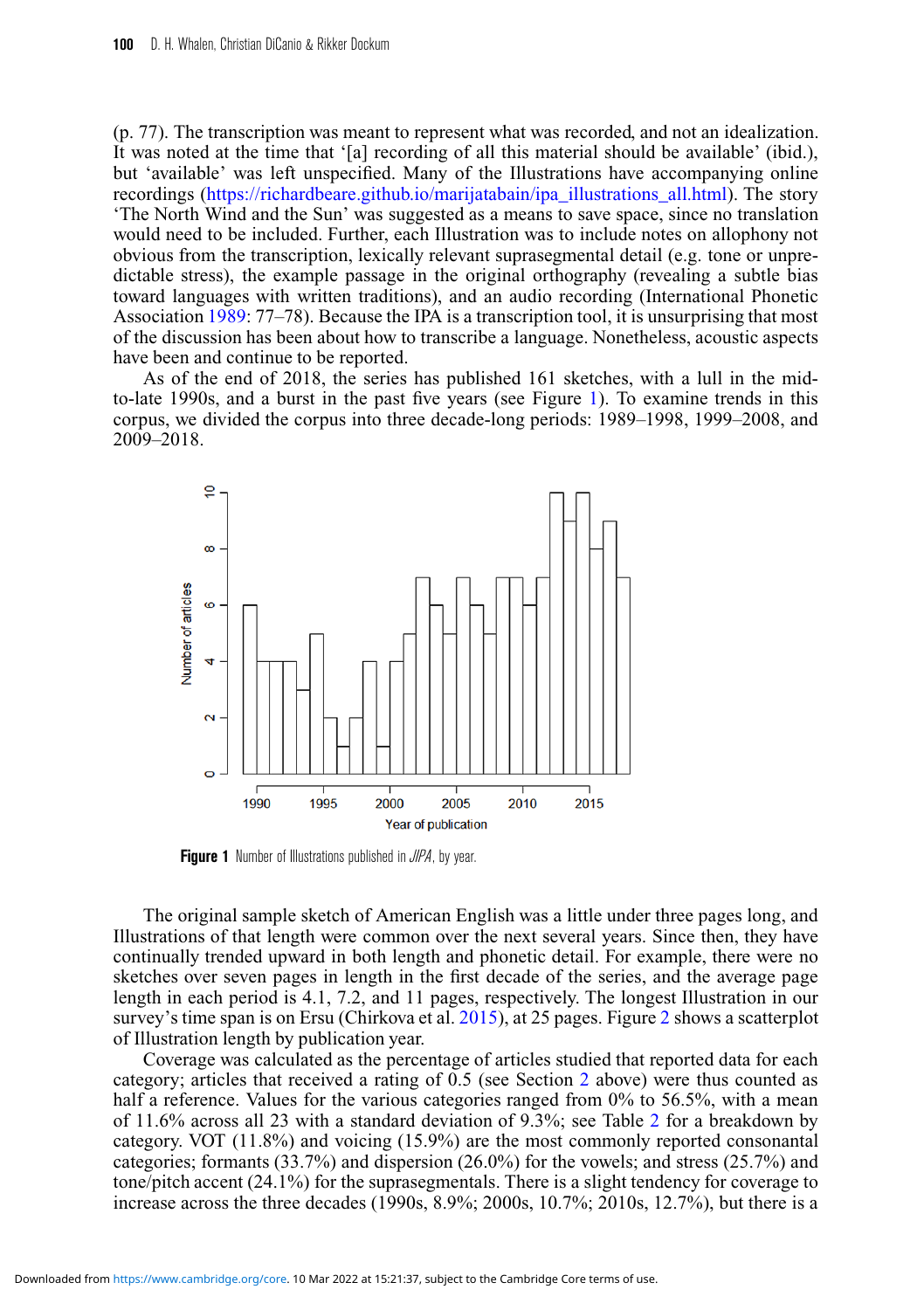| Consonant categories | Coverage | Vowel categories    | Coverage | Suprasegmental categories | Coverage |
|----------------------|----------|---------------------|----------|---------------------------|----------|
| VOT                  | 12%      | <b>Formants</b>     | 34%      | Stress                    | 25%      |
| Closure duration     | 10%      | Dispersion          | 25%      | Length                    | 7%       |
| Voicing              | 15%      | Additional features | 17%      | Tone or pitch accent      | 26%      |
| Formant transitions  | 2%       | Duration            | 26%      | Intonation                | 16%      |
| Fricative spectra    | $2\%$    | Intensity           | $1\%$    | Interactions              | 16%      |
| Fricative duration   | $3\%$    | Interactions        | 18%      | Other                     | 0%       |
| Burst                | 8%       | Other               | 0%       |                           |          |
| Preaspiration        | 2%       |                     |          |                           |          |
| Sonorants            | 18%      |                     |          |                           |          |
| Other                | 0%       |                     |          |                           |          |

<span id="page-6-1"></span>**Table 2** Coverage by category for JIPA.

<span id="page-6-0"></span>

**Figure 2** Plot showing the increase in page length of Illustrations in *JIPA* in recent years.

great deal of variability here. Many Illustrations continue the tradition of containing few or no acoustic measurements at all.

The representation by language family is heavily skewed toward Indo-European (see Figure [3\)](#page-7-0), accounting for 40% of all Illustrations published. This includes seven dialects of English, which is not unexpected for a research community for whom that is the most common native language. We had expected that this Indo-European overrepresentation would decrease over time, but, as can be seen in Figure [3,](#page-7-0) the proportions have hardly changed over the decades. Illustrations are not commissioned, and they do tend to reflect the proportion of phonetic research in the world's language families.

#### **3.2 Journal of Phonetics (JPhon)**

The *Journal of Phonetics* has been published since 1973, generally with four issues per year. It has always had a theoretical and experimental emphasis. One of the 12 topics that are currently listed on the journal's website as example research areas is '[d]escriptive phonetics pertaining to individual languages'. Phonetic documentation is thus not excluded from the journal, but it is also not prominent. Nonetheless, it is one of the major journals in the field and constitutes one of our three samples of practice in phonetic documentation.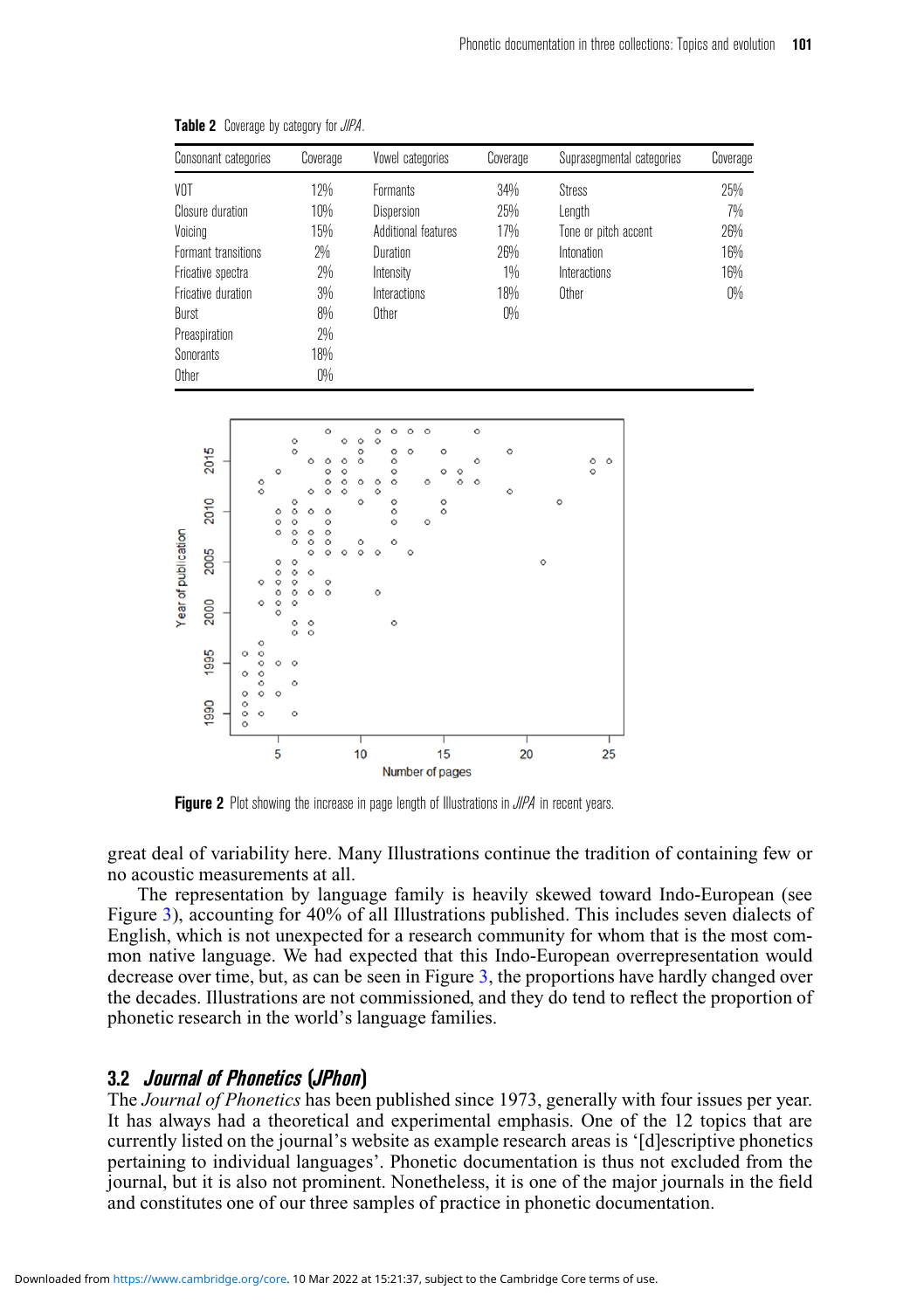<span id="page-7-0"></span>

**Figure 3** Distribution of Illustrations by language family and decade. Note that the most recent decade is on the bottom of each bar.

Of the approximately 1,560 articles published, 110 were deemed to be potentially relevant to our study on the basis of the title and abstract. These were examined in more detail by two of the authors for a judgment of whether the article could count as documentation, and initial disagreements were discussed until a decision was made. Measurements of at least an entire category in the phonemic inventory were necessary at a minimum, e.g. the vowels or nasal consonants of the language. The amount of material and coverage needed was not fixed, and the decisions necessarily rested on multiple considerations. The number of speakers and tokens measured was one feature, with larger numbers, naturally, making it more likely that a 'yes' judgment would be made. Measurements of a single aspect of a distinction (such as perturbations of fundamental frequency  $(f0)$  by stop voicing) were generally insufficient, while more global (and common) measures such as voice onset time (VOT) would be sufficient. It is always possible to examine the interactions between different phonetic distinctions, but if such interactions were the primary goal of the article, it was excluded from consideration. For instance, a description would ideally contain measurements for all members of a particular phonological category, e.g. all stops, all nasals, or all coronal consonants. Those articles specializing on a small subset of the phonetic contrasts in a series were excluded. The presence or absence of a theoretical conclusion was not taken into account; most of the articles did indeed make a theoretical point. Articles that dealt exclusively with perception were excluded; see the 'Discussion' section for further considerations about perception.

Coverage for the categories ranges from 2.2% to 39.1%, with a mean of 12.5% and a standard deviation of 7.4%; see Table [3](#page-8-0) for a breakdown by category. VOT (29.7%) and both closure duration and voicing (each 20.3%) were the most commonly reported consonantal categories; 'vowel features' (25.0%) and formants (22.7%) for the vowels; and tone/pitch accent (17.2%) and interactions (12.5%) for the suprasegmentals. There was an uptick in coverage between the 1990s (7.4%) and the first decade of the 2000s (16.1%), but then a slight decline in the 2010s (13.1%). As with *JIPA*, there is a great deal of variability in each of those ranges.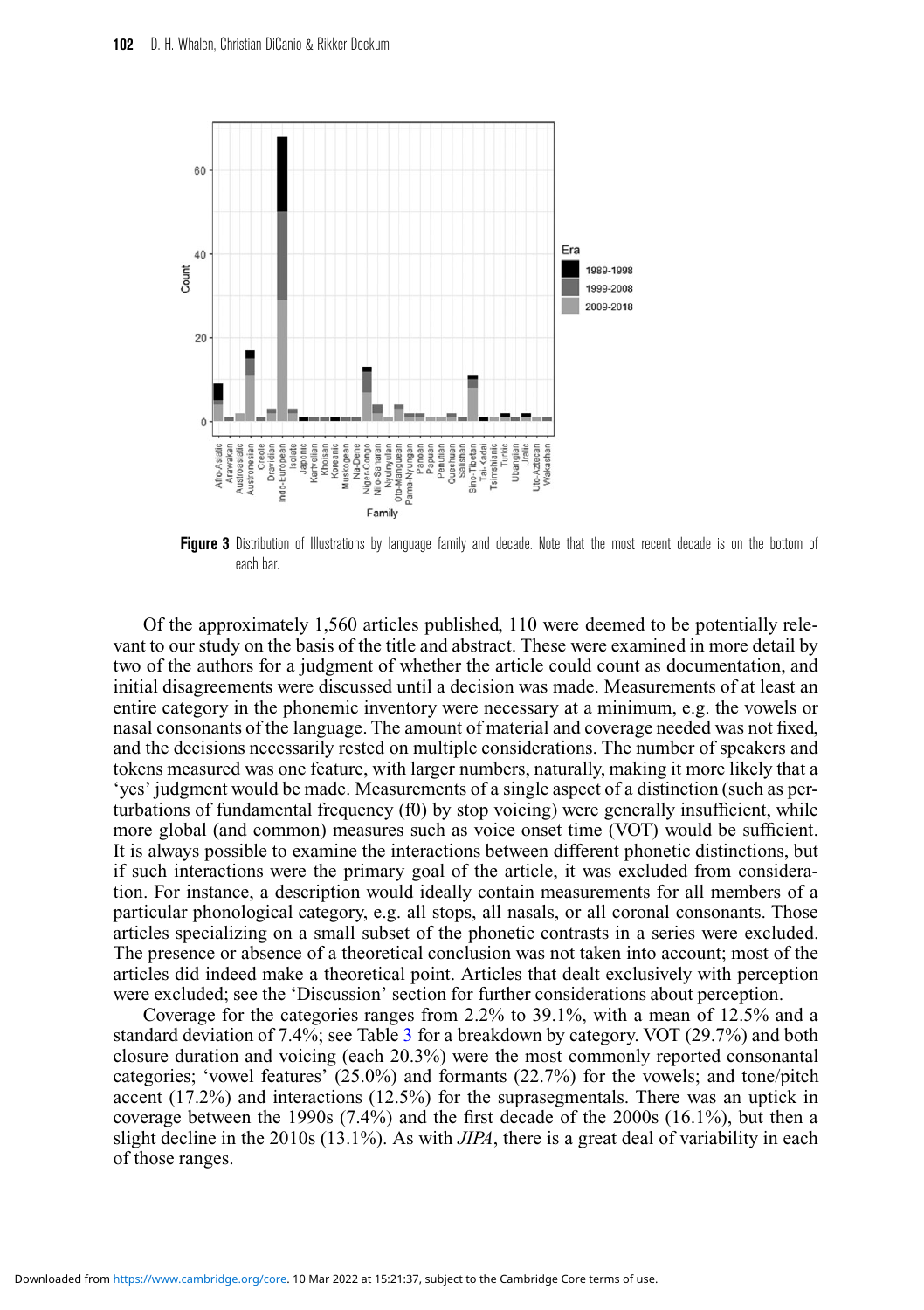| Consonant categories | Coverage | Vowel categories    | Coverage | Suprasegmental categories | Coverage |
|----------------------|----------|---------------------|----------|---------------------------|----------|
| VOT                  | 30%      | <b>Formants</b>     | 23%      | Stress                    | 10%      |
| Closure duration     | 20%      | <b>Dispersion</b>   | 6%       | Length                    | 5%       |
| Voicing              | 20%      | Additional features | 25%      | Tone or pitch accent      | 17%      |
| Formant transitions  | 5%       | Duration            | 23%      | Intonation                | 8%       |
| Fricative spectra    | 5%       | Intensity           | 6%       | Interactions              | 13%      |
| Fricative duration   | $3\%$    | Interactions        | 5%       | Other                     | $6\%$    |
| Burst                | 9%       | Other               | 20%      |                           |          |
| Preaspiration        | $2\%$    |                     |          |                           |          |
| Sonorants            | 7%       |                     |          |                           |          |
| Other                | 27%      |                     |          |                           |          |

<span id="page-8-0"></span>**Table 3** Coverage by category for JPhon.

#### **3.3 Ladefoged, Maddieson and colleagues, Sounds of the World's Languages (SOWL)**

Largely funded by the US National Science Foundation, Peter Ladefoged, Ian Maddieson and colleagues spent decades recording and describing the phonetics of as many languages as they could. The studies involved students and senior colleagues, ultimately including about 40 co-authors. Most of the resulting studies appear in the *UCLA Working Papers in Phonetics* (*WPP*), where they continue to be archived and freely accessible. Of the 25 phonetic structures articles in the *UCLA WPP*, 19 were published in journals as well, and they were a major source for Ladefoged & Maddieson [\(1996b](#page-26-9)).

As might be expected, these studies examined a substantially higher proportion of phonetic categories than those in the other two collections. On average, they covered 40.9% of our categories. They ranged from 18.2% to 68.2%, with a standard deviation of 12.9%. The most common consonantal categories were again VOT (82.0%) and closure duration (52.0%). For vowels, formants (100%) and dispersion (92.0%) were most common. For the suprasegmentals, interactions (52.0%) and length (34.0%) predominated. For two of the languages missing VOT as a category (Amis (ISO 639-3: ami) and Sele (ISO 639-3: snw)), the languages lack voicing distinctions, so, measuring VOT might seem unnecessary; indeed, descriptions of Australian languages, which typically lack a voicing distinction, do not report extensive VOT measures (e.g, Butcher [1996,](#page-24-5) Bowern, McDonough & Kelliher [2012\)](#page-24-6). However, VOT measures in several languages without a voicing distinction reveal an equal number of realization patterns (Kakadelis & Whalen [2018\)](#page-25-11). Table [4](#page-8-1) shows the rates of coverage for each category.

| Consonant categories | Coverage | Vowel categories    | Coverage | Suprasegmental categories | Coverage |
|----------------------|----------|---------------------|----------|---------------------------|----------|
| VOT                  | 82%      | <b>Formants</b>     | 100%     | Stress                    | 20%      |
| Closure duration     | 52%      | Dispersion          | 92%      | Length                    | 34%      |
| Voicing              | 10%      | Additional features | 69%      | Tone or pitch accent      | 30%      |
| Formant transitions  | 34%      | Duration            | 28%      | Intonation                | 10%      |
| Fricative spectra    | 26%      | Intensity           | $2\%$    | Interactions              | 52%      |
| Fricative duration   | 20%      | Interactions        | 78%      | Other                     | 24%      |
| Burst                | 14%      | Other               | 100%     |                           |          |
| Preaspiration        | $6\%$    |                     |          |                           |          |
| Sonorants            | 34%      |                     |          |                           |          |
| Other                | 38%      |                     |          |                           |          |

<span id="page-8-1"></span>**Table 4** Coverage by category for SOWL.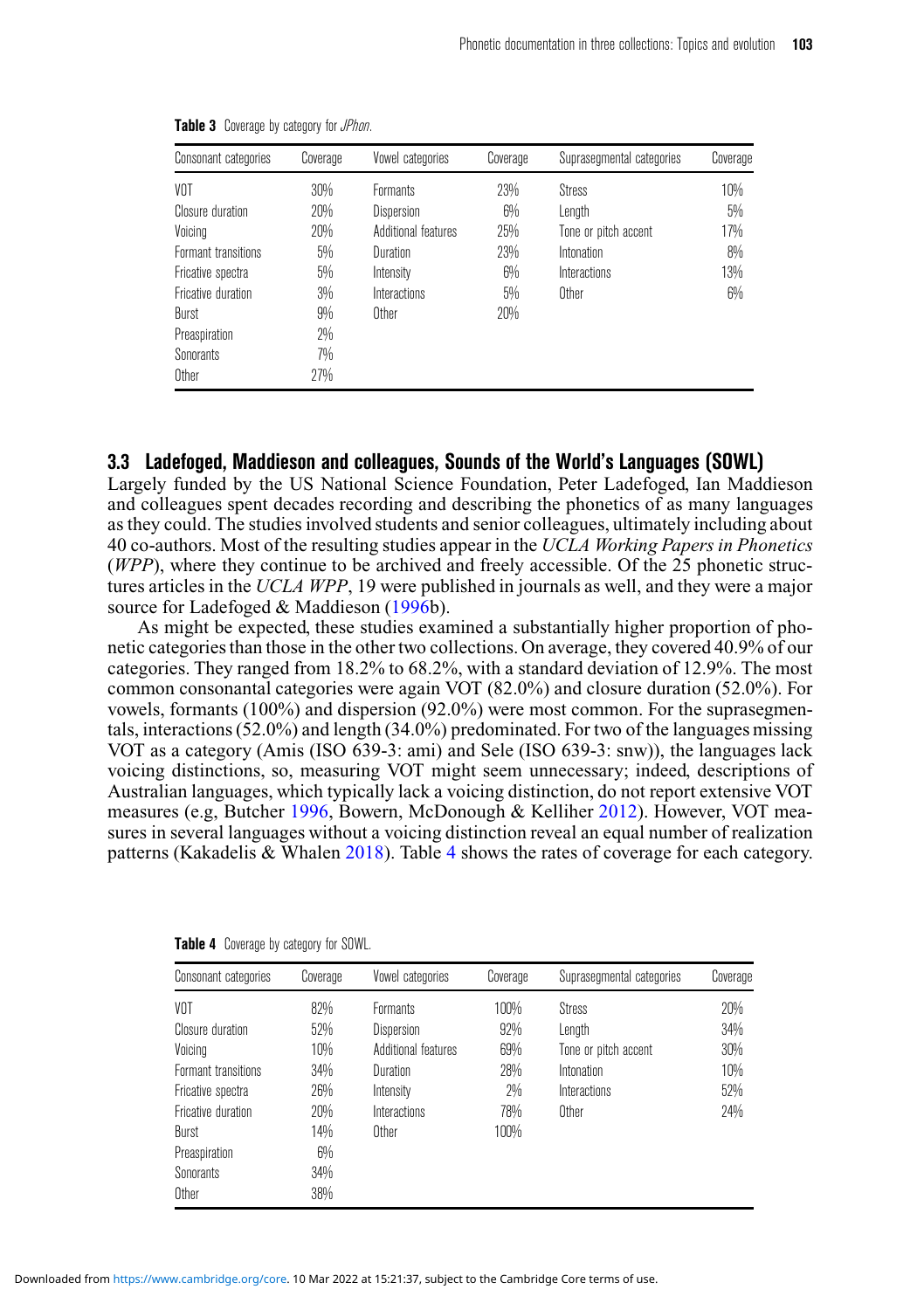Across the board, phonetic investigations into suprasegmental categories were less represented than work on segmental categories. Within the consonantal categories, VOT and closure duration were analyzed in many studies, but burst acoustics and voicing (here, degree of voicing during closure) were absent in most studies. Within the vocalic categories, most studies included an analysis of formants and vowel dispersion, but fewer studies included data on vowel duration or intensity.

Even though the sketches were designed to be as comprehensive as feasible in an articlelength format, some of the studies did in fact focus on a particular aspect of the language, such as vowels (Maddieson & Gordon [1996\)](#page-26-10) or clicks (Sands, Maddieson & Ladefoged [1996\)](#page-26-11). Overall, the coverage of our categories in these articles is fairly good, considering that they are similar in magnitude to those of book-length studies (see next section).

The SOWL program addressed endangered languages, covering an impressive 20 families in the 25 papers reviewed. In addition, the only Indo-European language was Scottish Gaelic, a language that has received scant attention in the phonetics literature. The typological coverage within this collection was much greater than that which was observed in the other collections. We return to this point in the 'Discussion' section below.

#### **3.4 Books**

There is no 'collection' of books of phonetic description, but our expectation was that book-length phonetic studies, or books that contain substantial amounts of acoustic phonetic description, would have a larger degree of coverage than the articles in the three collections. We were only able to find four phonetic book-length studies written in English: for Navajo (ISO 639-3 nav; McDonough [2003\)](#page-26-12), Witsuwit'en (ISO 639-3 bcr; Hargus [2007\)](#page-25-12), Shipibo (ISO 639-3 shp; Elías-Ulloa [2010\)](#page-25-13), and English (ISO 639-3 eng; Olive, Greenwood & Coleman [1993\)](#page-26-13). The Witsuwit'en study is not exclusively about phonetics, but its more than 200 pages that are devoted to phonetics represent a greater length of description than any of the articles we have considered.

The coverage for the four books, calculated the same way as for the articles, was 56.5% for Navajo, 45.7% for Witsuwit'en, 67.4% for Shipibo, and 26.1% for English; see Table [5](#page-9-0) for a breakdown by category. The English number is quite low because most of the covered categories received a 0.5 rating due to the lack of tables giving means and standard deviations. The authors did not intend this volume as a record in that sense; their aim seemed to be more to present a set of examples of the kinds of phonetic effects that exist in English and how they can be measured acoustically.

| Consonant categories | Coverage | Vowel categories    | Coverage | Suprasegmental categories | Coverage |
|----------------------|----------|---------------------|----------|---------------------------|----------|
| VOT                  | 88%      | <b>Formants</b>     | 100%     | Stress                    | 50%      |
| Closure duration     | 88%      | <b>Dispersion</b>   | 50%      | Length                    | 25%      |
| Voicing              | 38%      | Additional features | 63%      | Tone or pitch accent      | 50%      |
| Formant transitions  | 38%      | Duration            | 75%      | Intonation                | 0%       |
| Fricative spectra    | 63%      | Intensity           | $0\%$    | Interactions              | 0%       |
| Fricative duration   | 50%      | Interactions        | 63%      | Other                     | 25%      |
| Burst                | 38%      | Other               | 63%      |                           |          |
| Preaspiration        | 0%       |                     |          |                           |          |
| Sonorants            | 75%      |                     |          |                           |          |
| Other                | 88%      |                     |          |                           |          |

<span id="page-9-0"></span>**Table 5** Coverage by category for books.

Coverage for suprasegmentals is lower than for segments. McDonough [\(2003\)](#page-26-12), for example, explicitly excluded prosody from her analysis of Navajo. If we exclude our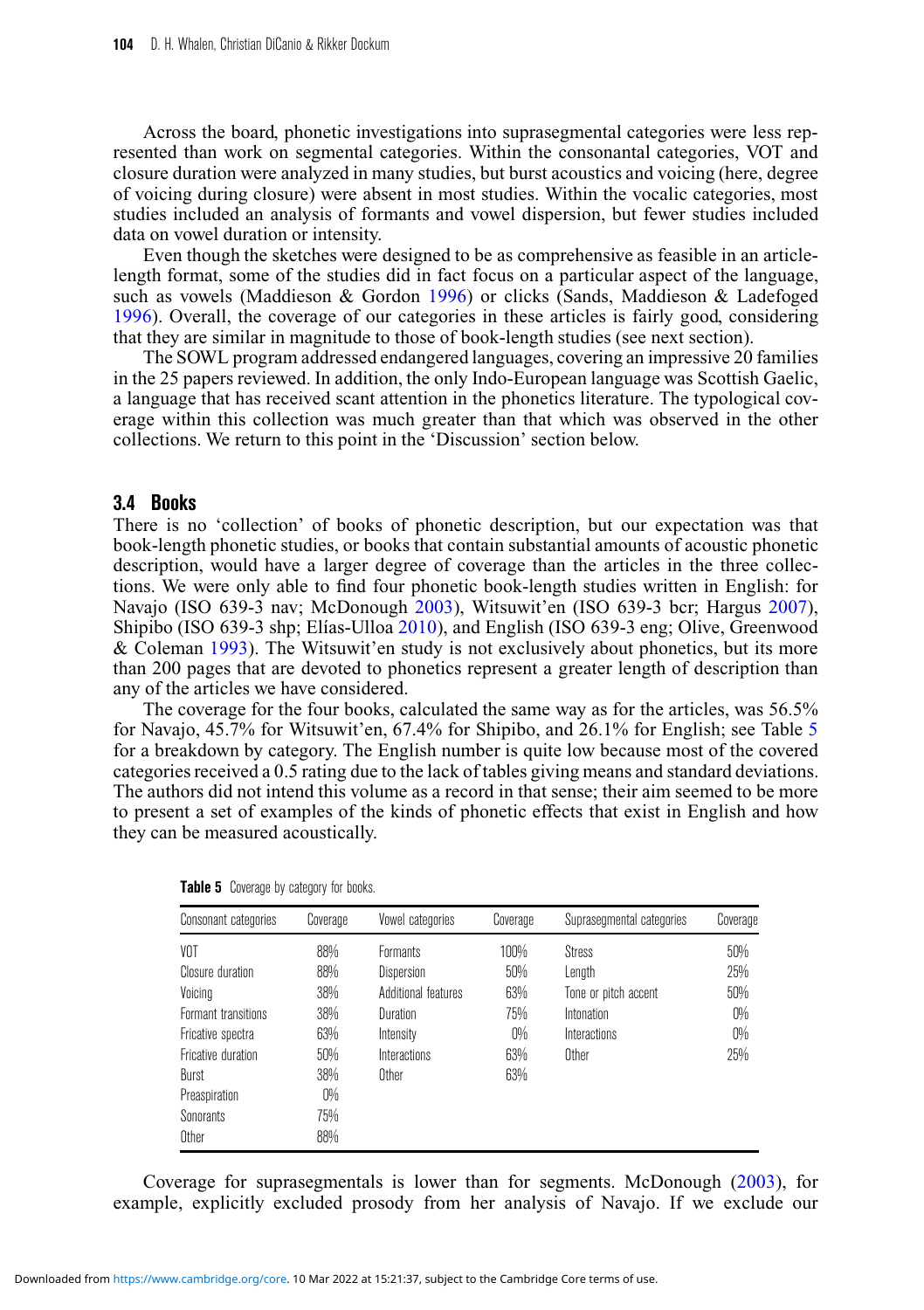suprasegmental category from our calculations, the percentages rise to 81.3% for Navajo, 84.4% for Shipibo, and 37.5% for English, but they fall to 40.6% for Witsuwit'en, which had extensive coverage of the effects of stress.

It is not surprising that the coverage in books was greater than that in articles, on average, but the difference is not as large as one might expect. The existence of only one book for English is, we would say, surprising. Because it is based on one (or sometimes two) speaker(s), its limitations are greater than the  $26.1\%$  coverage would suggest. If, at some future time, the numbers are weighted by the number of speakers measured, the result would be a further reduction in the coverage. Again, however, coverage of the type quantified here did not seem to be the aim of that book.

It is worth noting that documentation/description is often divided across individual, peerreviewed articles. Thus, it is easy to find several studies of English vowels, others on English stops and still others on English fricatives. Taken together, one can make a general statement about the phonetics of English; however, none of those articles is individually comprehensive. Nonetheless, there is little effort towards assembling disparate findings in a cohesive book. Such a book would be well-cited as a reference across fields (Communication Disorders, Linguistics, TESOL), so it probably could be published, but it is hard to imagine the project of assembling these different findings as being well-funded. Further, for a well-described language, the expectations for the number of speakers and tokens would be quite high, making a systematic monograph a major undertaking. Even making use of existing acoustic corpora would require substantial effort. It seems that it has been too sizable a task to elicit such a book.

## <span id="page-10-0"></span>**4 Discussion**

The types of acoustic measurements reported in the literature have grown in number over the years, but this growth is rather organic, in that there is no published source for what one might consider a comprehensive phonetic description. As such, measurements that are both useful and readily determined from acoustics alone, such as VOT and vowel formants, are well-represented. Aspects that are less accessible, such as formant transitions, or extremely complicated, such as intonation, are naturally less commonly addressed.

The Illustrations of the IPA series set the stage for greater acoustic detail in phonetic descriptions by exemplifying the use of the much-expanded post-Kiel IPA. Even though coverage through the first decade of sketches was sparse in phonetic detail by modern standards, the Illustrations series marks a significant step forward in phonetic documentation, using the IPA as a common character set that allowed better comparisons across languages. Integrating phonetic measures that have since become more commonplace was a natural progression. Transcription has always been acknowledged to have limitations, of course, but it is often the case that those limitations are ignored once the transcription is available (e.g. Errington [2007:](#page-25-14) 8–9). Greater mismatches are felt by many current approaches to phonetics and phonology or in cases of 'covert contrasts' (Munson et al.  $2010$ ). The range of variation that exists cannot be captured if the transcriptions do not represent it, and current approaches are more likely to take the variation as necessary for a full understanding of the phonetics of a language (e.g. Hay & Drager [2007;](#page-25-15) Ladd [2014\)](#page-26-15).

The boundary between documentation and theoretical research is ill-defined, and it always will be. We can expect that the boundary will shift toward including more aspects as 'documentation' as the relevant measures become more agreed upon, but there will remain aspects of phonetics that will only yield to experimentation and thus should not be expected to be part of a documentation effort. Most importantly, the categories need to be hierarchically arranged, so that aspects of each category (such as duration) can be seen separately (rather than being separated for some categories (e.g. vowels) and not others (e.g. resonants)). The numerical scoring needs further improvement as well. We have already mentioned that it is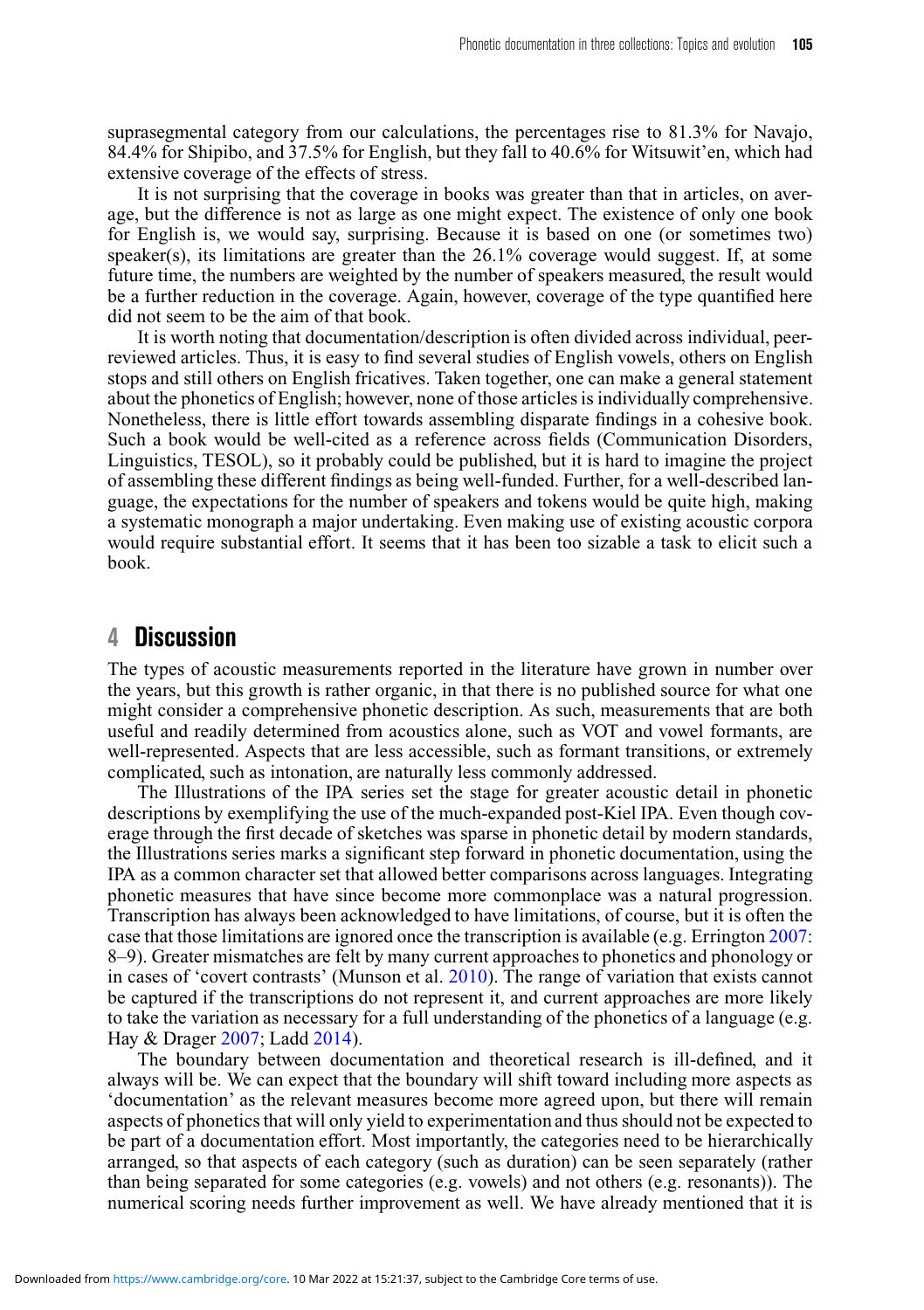unfair to penalize a documentation article for not describing a non-existent aspect of a language (e.g. implosives or pre-aspirates). Even stronger variants of the numerical assessments could be obtained by weighting them by the number of talkers and the number of tokens per talker. We believe that concerted effort in standardizing the categories, and thus promoting consistency in phonetic documentation, is the only way to move forward.

Perception of phonetic aspects was excluded from our survey, but that should not blind us to its importance and urgency. We can measure every millisecond of every recording ever made of a language and still not be sure whether the native speakers paid attention to what we measured. For example, formant frequencies generally covary with distinctive vowel length, but speakers of Japanese, for example, do not use that information perceptually (Lehnert-LeHouillier [2007\)](#page-26-16). When languages become endangered, the remaining speakers can generally produce the phonemes and texts they learned from childhood onwards, but decrements may occur due to misremembering, hearing loss, and interference from a laterlearned but more commonly used language. Therefore, assessing the perceptual value of phonetic properties in endangered languages with some younger speakers is, in some ways, more urgent than the documentation of other aspects. Perception, however, also tends to be on the 'theoretical research' side of the theoretical research/documentation continuum, and the number of perceptual effects that have been found is quite large, making choices about which perceptual tests to run highly problematic. Several of the surveyed papers in *JPhon* (Beddor, Harnsberger & Lindemann [2002,](#page-24-7) Gerfen & Baker [2005,](#page-25-16) Kirby [2014\)](#page-25-17) did indeed perform perception studies to address issues raised by their measurements. Other *JPhon* papers that were excluded (Harnsberger et al. [2001,](#page-25-18) Lehnert-LeHouillier [2007,](#page-26-16) DiCanio [2012\)](#page-25-19) were primarily concerned with perception. (The DiCanio article's acoustic measurements were for coarticulation, which we excluded from our list of documented effects, as noted above). Because perceptual studies have not resulted in a standard set of measures (as acoustic measures barely have), it may be some time before consensus on the tests that would be needed for perceptual documentation can be agreed upon. However, the need exists, and, for many languages, it is urgent.

A similar set of concerns applies to voice quality and to physiological measures. Some acoustic measurements of voice quality have had fairly wide-spread use (see the studies reviewed in Kreiman & Sidtis [2011\)](#page-25-20), but they have generally been employed to study linguistically distinctive use of voice quality rather than making an assessment of voice quality across all languages. Should those measurements be made more generally? Doing so could add valuable insight into previously unexamined aspects of languages, but it could also add a daunting amount of work to what is already a labor-intensive process of documentation. Physiological measures have also generally been used for relatively narrow theoretical questions, but measurement devices are becoming more widely available and portable. At what point do these improvements in efficiency merit their inclusion in a phonetic documentation standard?

Two aspects of speech that have received a great deal of attention in *JPhon*, coarticulation and domain-initial strengthening (e.g. Cho & Keating  $2001$ ), were excluded from this survey as being still within the realm of theoretical research rather than documentation. Given their importance and universality, it is desirable that they be included in documentation at some point. This would require decisions about how to quantify both domains; this has yet to be accomplished. Again, this is an aspect of documentation that will need elaboration in the future, as theoretical research methods move into the documentation domain.

The recent increase in the rate at which languages are falling silent due to loss of speakers has led many communities to establish revitalization efforts of many sorts (e.g. Hinton [1994,](#page-25-21) Hinton & Hale [2001,](#page-25-22) Hinton, Huss & Roche [2018\)](#page-25-23). Some of these efforts entail recovering languages that have lost the continuity of typical language transmission, thus requiring the use of historical records and comparative methods (Amery [1995,](#page-24-9) Baldwin & Olds [2007,](#page-24-10) little doe baird [2013\)](#page-26-17). As Bird & Kell [\(2017:](#page-24-11) 539) point out, '[m]ost Indigenous language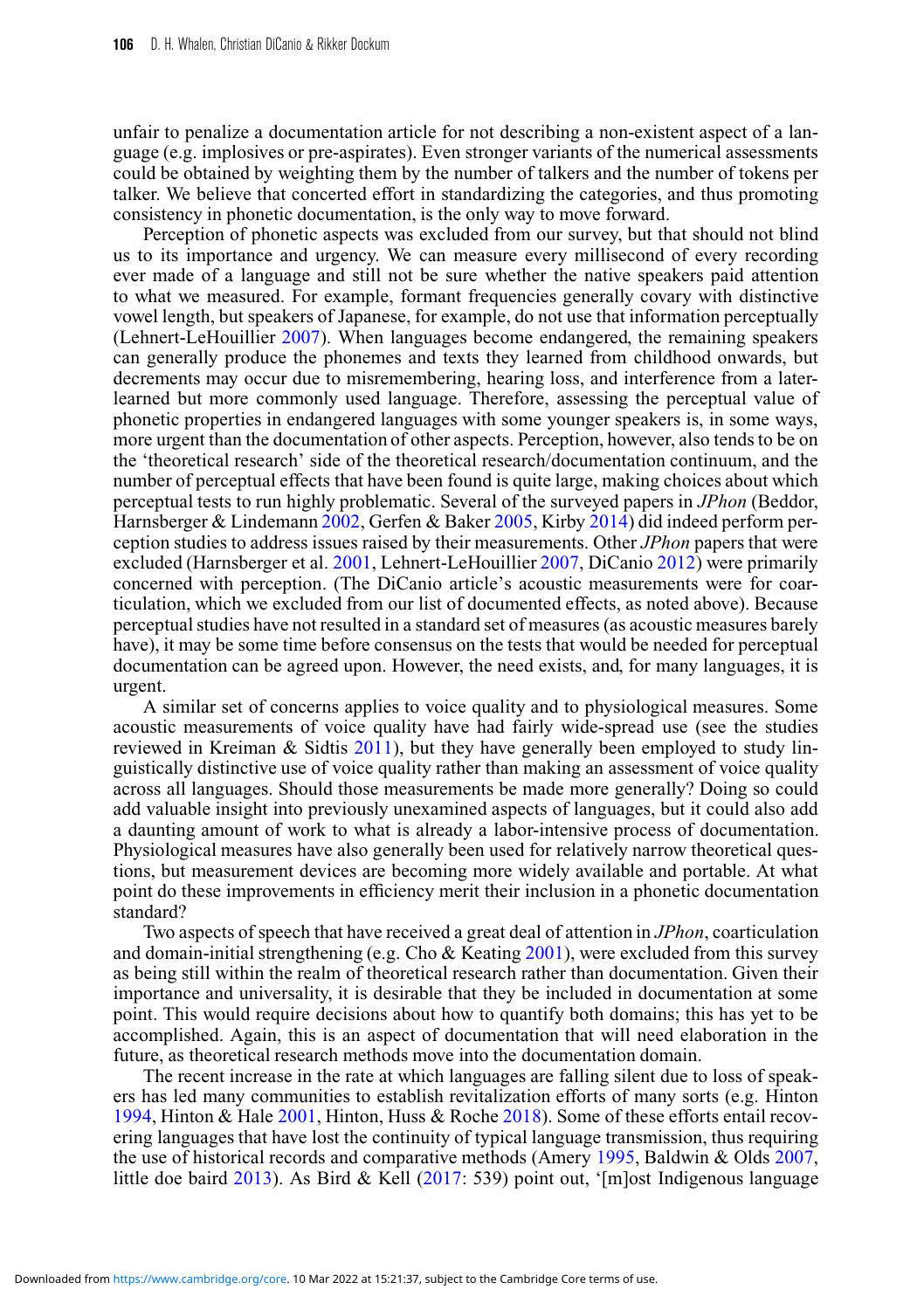revitalization programs in Canada *...* currently emphasize spoken language. However, we still know very little about second language (L2) learning in the context of Indigenous language revitalization *...* particularly with respect to pronunciation'. Nonetheless, phonetics is seldom mentioned in the revitalization literature. One collection contains almost no mention of phonetics (Coronel-Molina & McCarty [2016\)](#page-24-12). Another mentions phonetics as one of the gaps in the written representation which would be augmented somewhat by audio recordings (Spence [2018:](#page-26-18) 183). Even audio recordings, while immensely valuable to language learners, generate sounds that are not produced by speakers in the flesh, leading one language activist to label them products of 'zombie linguistics' (Perley [2012\)](#page-26-19). A few projects have examined the usefulness of using phonetic material other than just audio in the service of language revitalization. A study of Cherokee tone, with emphasis on the usefulness of the analysis to language maintenance, has appeared (Herrick et al. [2015\)](#page-25-24). Visualization via ultrasound has proven effective in improving pronunciation in indigenous languages (Bliss et al. [2018\)](#page-24-13). The success of these studies indicates that better phonetic documentation would be useful in devising aids for revitalization programs.

One surprising aspect of this survey was the extent to which English-language research focusing on the phonetics of Indo-European languages (including multiple dialects of languages like English) has continued to comprise an equivalent percentage of descriptive phonetic work over the decades. Despite several funding initiatives (e.g. the Hans Rausing Endangered Language Project, the U.S. National Science Foundation's Documenting Endangered Languages (now Dynamic Language Infrastructure) program, and the Endangered Language Fund) that have sought to highlight research on endangered and minority languages, the phonetics of most of the world's languages remain vastly unexplored. This bias in language area distorts not only which aspects of speech and their patterns that we consider worthy of investigating in greater detail, but it also underreports the true range of diversity in human language. For instance, many languages lacking phonetic descriptions altogether have substantial dialectal diversity, but given the number of studies focusing on English phonetics, a reader might falsely conclude that variation in English is inherently more relevant for phonetic analysis. This survey suggests that greater phonetic research on a variety of language families is sorely needed.

## **5 Next steps**

No language has ever been fully documented, and it seems impossible for that to happen. Guidelines for doing documentation do exist, of course, acknowledging that good documentation is better than perfect-but-nonexistent documentation (Ladefoged [2003,](#page-26-8) Woodbury [2003,](#page-26-2) Bhaskararao [2004\)](#page-24-2). The categories chosen here were based largely on aspects covered in the Illustrations of the IPA. We do not claim that these are the best categories; they are focused on acoustics, while articulation and perception are important and increasinglyaddressed aspects as well. We believe that a larger survey of phoneticians as to what would constitute nearly complete documentation is in order. Future surveys should include research published in languages other than English, of which there are many. Of particular interest will be phonetic measures that are prominent in non-English publications that are rare or absent in English-language ones. In any literature, features tend to begin as theoretical research topics, and, once they are better understood, they can move into documentation; this process is bound to continue, so the list will never be static. In addition, it would be desirable to have a better algorithm for calculating amount of coverage than the one we used here. A report should not be penalized for not measuring an aspect that the language lacks, such as preaspiration or tone; our rough, first pass does so. The algorithm should presumably be weighted so that the number of speakers reported is taken into account. We did attempt to determine the number of speakers consulted from the Illustrations series, but often it is not explicitly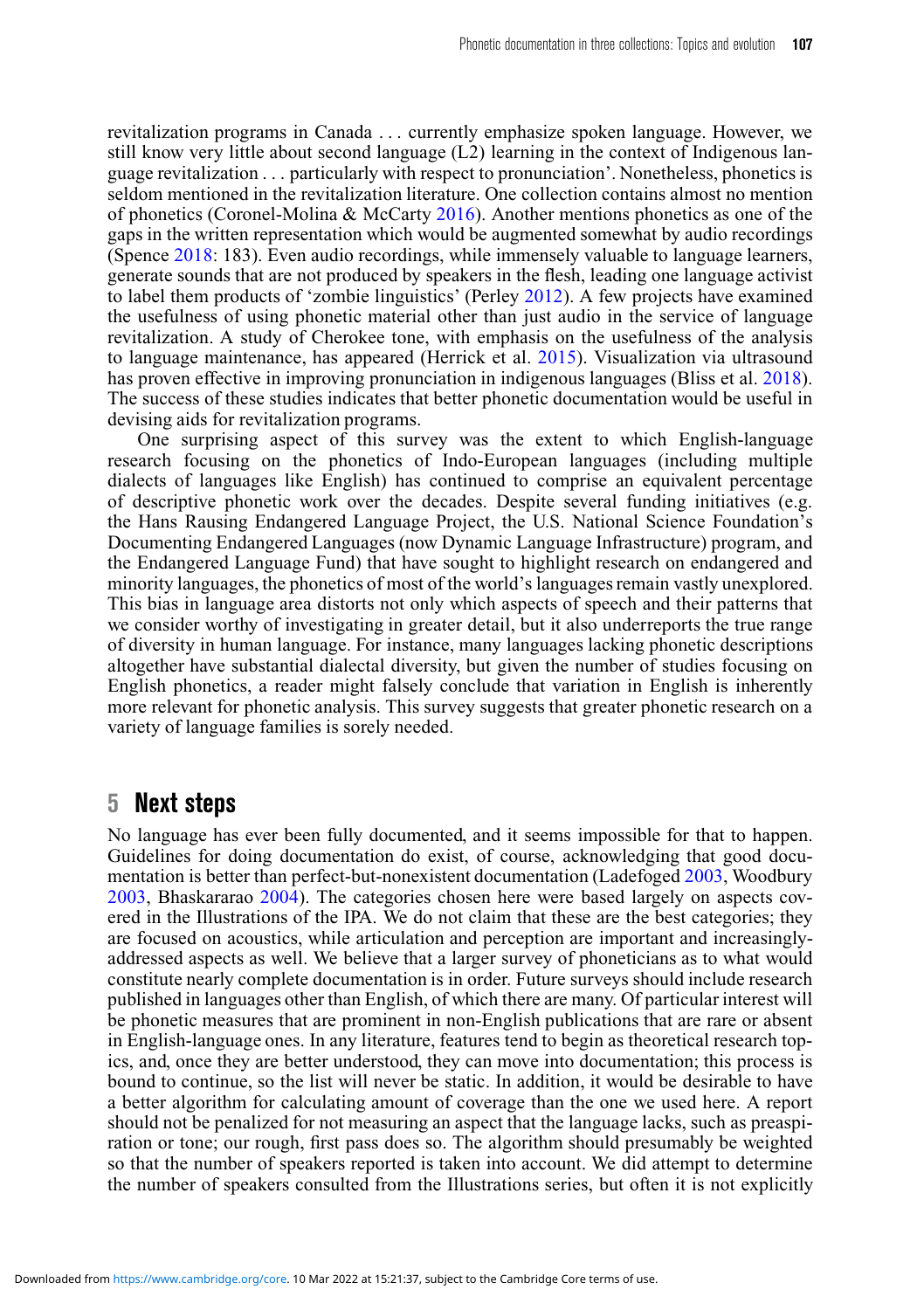reported, or reported in vague terms. Nearly half of all Illustrations (71 of 161, 44%) report data from a single speaker. Having an inventory and addressing the issue of the number of speakers would, we believe, be of use to researchers who might not have thought to measure certain aspects of a language that they could, with greater or lesser effort, measure. For example, most surveys neglect sonorants altogether, even though they could be measured. Even if completeness is unattainable, knowing how close a description comes to completeness is worthwhile. We hope that, in the not too distant future, a catalog of desirable measurements will be agreed upon.

#### **Acknowledgements**

This work was supported by NSF-DEL grant #BCS 0966411 to Haskins Laboratories and NIH grant R01 DC-002717 to Haskins Laboratories. Any views, findings, conclusions, or recommendations expressed in this publication do not necessarily reflect those of the National Science Foundation. The content is solely the responsibility of the authors and does not necessarily represent the official views of the National Institutes of Health. The authors thank the editors, three anonymous reviewers, Laura Koenig, Christine Shadle and Rory Turnbull for helpful comments.

#### **Appendix. Articles in each collection**

*ILLUSTRATIONS OF THE IPA* (*JIPA*)

- Adamou, Evangelia & Amalia Arvaniti. 2014. Greek Thrace Xoraxane Romane. *Journal of the International Phonetic Association* 44(2), 223–231. doi: [10.1017/](https://doi.org/10.1017/S0025100313000376) [S0025100313000376.](https://doi.org/10.1017/S0025100313000376)
- Anonby, Erik John. 2006. Mambay. *Journal of the International Phonetic Association* 36(2), 221–233. doi: [10.1017/S0025100306002635.](https://doi.org/10.1017/S0025100306002635)
- Anonby, Erik John. 2011. Kumzari. *Journal of the International Phonetic Association* 41(3), 375–380. doi: [10.1017/S0025100311000314.](https://doi.org/10.1017/S0025100311000314)
- Arvaniti, Amalia. 1999a. Cypriot Greek. *Journal of the International Phonetic Association* 29(2), 173–178. doi: [10.1017/S002510030000654X.](https://doi.org/10.1017/S002510030000654X)
- Arvaniti, Amalia. 1999b. Standard Modern Greek. *Journal of the International Phonetic Association* 29(2), 167–172. doi: [10.1017/S0025100300006538.](https://doi.org/10.1017/S0025100300006538)
- Ashkaba, John Abraha & Richard Hayward. 1999. Kunama. *Journal of the International Phonetic Association* 29(2), 179–185. doi: [10.1017/S0025100300006551.](https://doi.org/10.1017/S0025100300006551)
- Asu, Eva Liina & Pire Teras. 2009. Estonian. *Journal of the International Phonetic Association* 39(3), 367–372. doi: [10.1017/S002510030999017X.](https://doi.org/10.1017/S002510030999017X)
- Avelino, Heriberto. 2018. Mexico City Spanish. *Journal of the International Phonetic Association* 48(2), 223–230. doi: [10.1017/S0025100316000232.](https://doi.org/10.1017/S0025100316000232)
- Babel, Molly, Michael J. Houser & Maziar Toosarvandani. 2012. Mono Lake Northern Paiute. *Journal of the International Phonetic Association* 42(2), 233–243. doi: [10.1017/S002510031100051X.](https://doi.org/10.1017/S002510031100051X)
- Baird, Louise. 2002. Kéo. *Journal of the International Phonetic Association* 32(1), 93–97. doi: [10.1017/S0025100302000178.](https://doi.org/10.1017/S0025100302000178)
- Baker, Adam. 2016. Dari (Afghan Persian). *Journal of the International Phonetic Association* 46(2), 229–234. doi: [10.1017/S0025100315000390.](https://doi.org/10.1017/S0025100315000390)
- Barbosa, Plínio A. & Eleonora C. Albano. 2004. Brazilian Portuguese. *Journal of the International Phonetic Association* 34(2), 227–232. doi: [10.1017/S0025100304001756.](https://doi.org/10.1017/S0025100304001756)
- Bauer, Laurie, Paul Warren, Dianne Bardsley, Marianna Kennedy & George Major. 2007. New Zealand English. *Journal of the International Phonetic Association* 37(01), 97. doi: [10.1017/S0025100306002830.](https://doi.org/10.1017/S0025100306002830)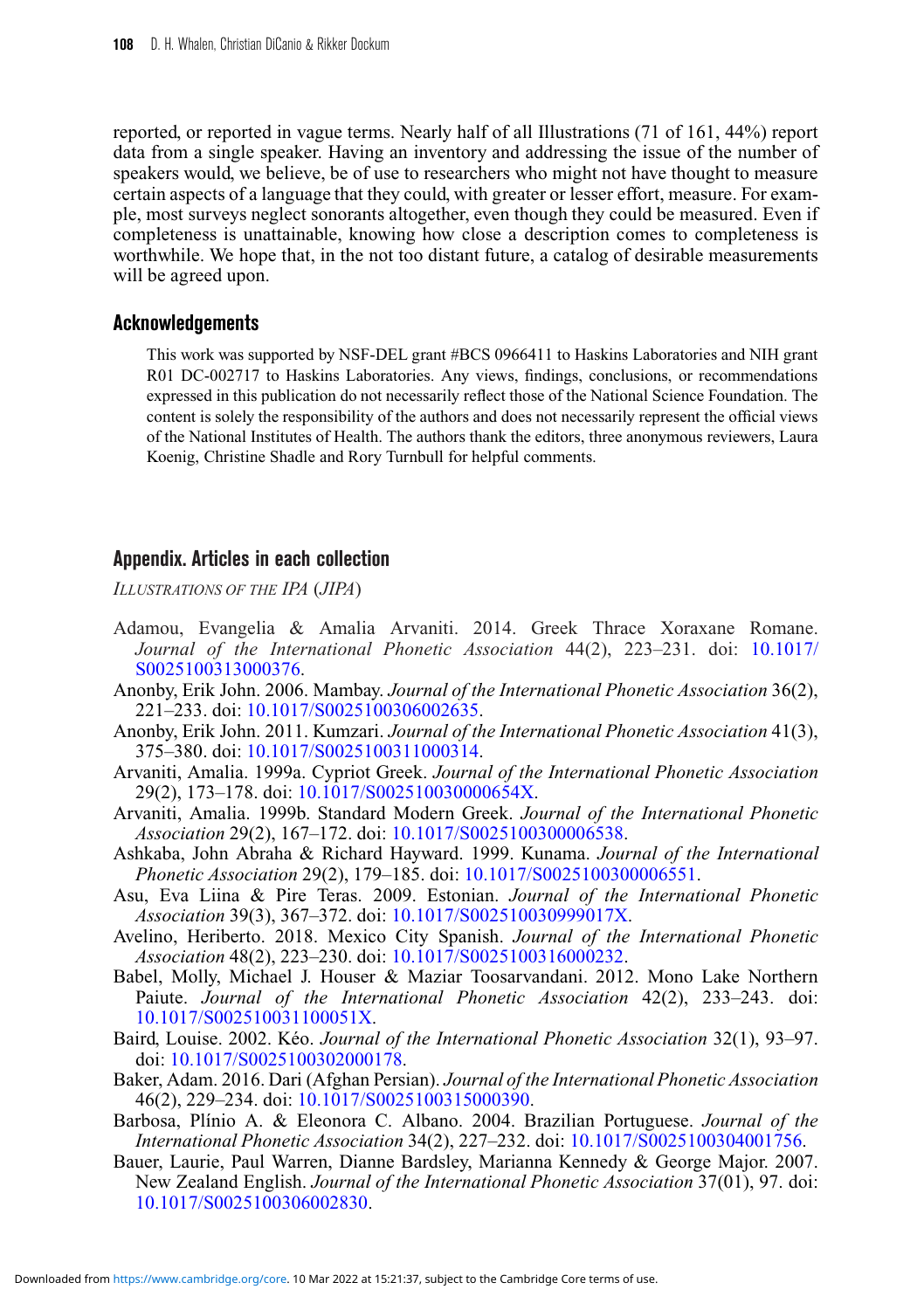- Bennett, Wm G., Maxine Diemer, Justine Kerford, Tracy Probert & Tsholofelo Wesi. 2016. Setswana (South African). *Journal of the International Phonetic Association* 46(2), 235–246. doi: [10.1017/S0025100316000050.](https://doi.org/10.1017/S0025100316000050)
- Bertinetto, Pier Marco & Michele Loporcaro. 2005. The sound pattern of Standard Italian, as compared with the varieties spoken in Florence, Milan and Rome. *Journal of the International Phonetic Association* 35(2), 131–151. doi: [10.1017/S0025100305002148.](https://doi.org/10.1017/S0025100305002148)
- Bhaskararao, Peri & Arpita Ray. 2017. Telugu. *Journal of the International Phonetic Association* 47(2), 231–241. doi: [10.1017/S0025100316000207.](https://doi.org/10.1017/S0025100316000207)
- Bowden, John & John Hajek. 1996. Taba. *Journal of the International Phonetic Association* 26(1), 55–57. doi: [10.1017/S0025100300005326.](https://doi.org/10.1017/S0025100300005326)
- Bowern, Claire, Joyce McDonough & Katherine Kelliher. 2012. Bardi. *Journal of the International Phonetic Association* 42(3), 333–351. doi: [10.1017/S0025100312000217.](https://doi.org/10.1017/S0025100312000217)
- Breen, Gavan & Veronica Dobson. 2005. Central Arrernte. *Journal of the International Phonetic Association* 35(2), 249–254. doi: [10.1017/S0025100305002185.](https://doi.org/10.1017/S0025100305002185)
- Brown, Jason, Henry Davis, Michael Schwan & Barbara Sennott. 2016. Gitksan. *Journal of the International Phonetic Association* 46(3), 367–378. doi: [10.1017/S0025100315000432.](https://doi.org/10.1017/S0025100315000432)
- Brown, Jason & Kara Tukuitonga. 2018. Niuean. *Journal of the International Phonetic Association* 48(1), 117–128. doi: [10.1017/S0025100317000500.](https://doi.org/10.1017/S0025100317000500)
- Carbonell, Joan F. & Joaquim Llisterri. 1992. Catalan. *Journal of the International Phonetic Association* 22(1–2), 53–56. doi: [10.1017/S0025100300004618.](https://doi.org/10.1017/S0025100300004618)
- Carlson, Barry F. & John H. Esling. 2000. Spokane. *Journal of the International Phonetic Association* 30(1–2), 97–102. doi: [10.1017/S0025100300006708.](https://doi.org/10.1017/S0025100300006708)
- Carlson, Barry F., John H. Esling & Katie Fraser. 2001. Nuuchahnulth. *Journal of the International Phonetic Association* 31(2), 275–279. doi: [10.1017/S0025100301002092.](https://doi.org/10.1017/S0025100301002092)
- Chasaide, Ailbhe Ní. 1995. Irish. *Journal of the International Phonetic Association* 25(1), 34–39. doi: [10.1017/S0025100300000189.](https://doi.org/10.1017/S0025100300000189)
- Chen, Yiya & Carlos Gussenhoven. 2015. Shanghai Chinese. *Journal of the International Phonetic Association* 45(3), 321–337. doi: [10.1017/S0025100315000043.](https://doi.org/10.1017/S0025100315000043)
- Chirkova, Katia & Yiya Chen. 2013a. Lizu. *Journal of the International Phonetic Association* 43(1), 75–86. doi: [10.1017/S0025100312000242.](https://doi.org/10.1017/S0025100312000242)
- Chirkova, Katia & Yiya Chen. 2013b. Xumi (part 1): Lower Xumi, the variety of the lower and middle reaches of the Shuiluo river. *Journal of the International Phonetic Association* 43(3), 363–379. doi: [10.1017/S0025100313000157.](https://doi.org/10.1017/S0025100313000157)
- Chirkova, Katia, Yiya Chen & Tanja Kocjančič Antolík. 2013. Xumi (part 2): Upper Xumi, the variety of the upper reaches of the Shuiluo river. *Journal of the International Phonetic Association* 43(3), 381–396. doi: [10.1017/S0025100313000169.](https://doi.org/10.1017/S0025100313000169)
- Chirkova, Katia, Dehe Wang, Yiya Chen, Angélique Amelot & Tanja Kocjančič Antolík. 2015. Ersu. *Journal of the International Phonetic Association* 45(2), 187–211. doi: [10.1017/S0025100314000437.](https://doi.org/10.1017/S0025100314000437)
- Clynes, Adrian & David Deterding. 2011. Standard Malay (Brunei). *Journal of the International Phonetic Association* 41(2), 259–268. doi: [10.1017/S002510031100017X.](https://doi.org/10.1017/S002510031100017X)
- Coloma, Germán. 2018. Argentine Spanish. *Journal of the International Phonetic Association* 48(2), 243–250. doi: [10.1017/S0025100317000275.](https://doi.org/10.1017/S0025100317000275)
- Connell, Bruce, Firmin Ahoua & Dafydd Gibbon. 2002. Ega. *Journal of the International Phonetic Association* 32(1), 99–104. doi: [10.1017/S002510030200018X.](https://doi.org/10.1017/S002510030200018X)
- Cox, Christopher, Jacob M. Driedger & Benjamin V. Tucker. 2013. Mennonite Plautdietsch (Canadian Old Colony). *Journal of the International Phonetic Association* 43(2), 221–229. doi: [10.1017/S0025100313000121.](https://doi.org/10.1017/S0025100313000121)
- Cox, Felicity & Sallyanne Palethorpe. 2007. Australian English. *Journal of the International Phonetic Association* 37(3), 341–350. doi: [10.1017/S0025100307003192.](https://doi.org/10.1017/S0025100307003192)
- Cruz-Ferreira, Madalena. 1995. European Portuguese. *Journal of the International Phonetic Association* 25(2), 90–94. doi: [10.1017/S0025100300005223.](https://doi.org/10.1017/S0025100300005223)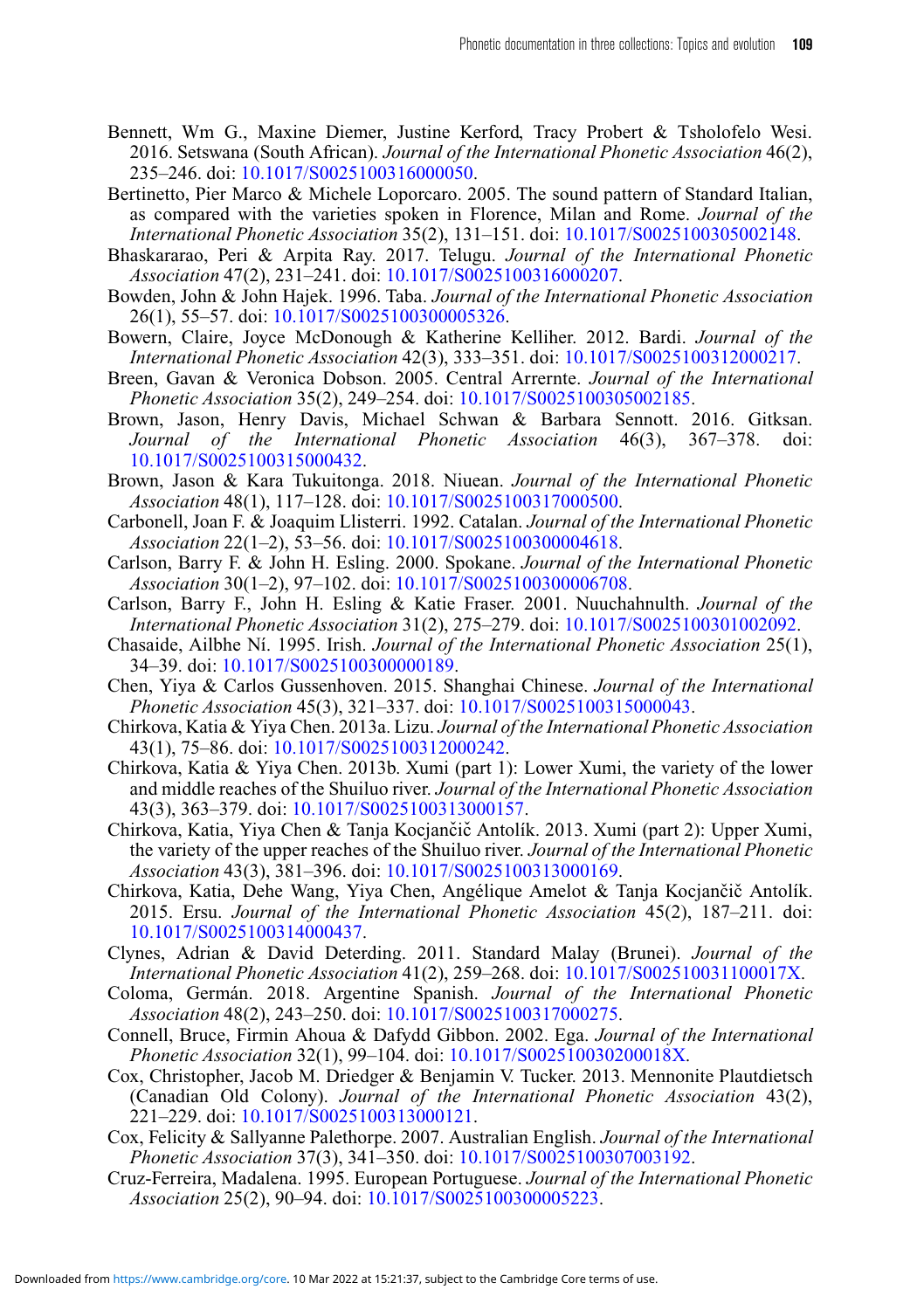- Dankovičová, Jana. 1997. Czech. Journal of the International Phonetic Association 27(1–2), 77–80. doi: [10.1017/S0025100300005442.](https://doi.org/10.1017/S0025100300005442)
- Dawd, Abushush & Richard J. Hayward. 2002. Nara. *Journal of the International Phonetic Association* 32(2), 249–255. doi: [10.1017/S0025100302001068.](https://doi.org/10.1017/S0025100302001068)
- Deterding, David & Ishamina Athirah. 2017. Brunei Malay. *Journal of the International Phonetic Association* 47(1), 99–108. doi: [10.1017/S0025100316000189.](https://doi.org/10.1017/S0025100316000189)
- DiCanio, Christian T. 2010. Itunyoso Trique. *Journal of the International Phonetic Association* 40(2), 227–238. doi: [10.1017/S0025100310000034.](https://doi.org/10.1017/S0025100310000034)
- Donohue, Mark. 1994. Tukang Besi. *Journal of the International Phonetic Association* 24(1), 39–41. doi: [10.1017/S0025100300005004.](https://doi.org/10.1017/S0025100300005004)
- Eades, Domenyk & John Hajek. 2006. Gayo. *Journal of the International Phonetic Association* 36(1), 107–115. doi: [10.1017/S0025100306002416.](https://doi.org/10.1017/S0025100306002416)
- Eaton, Helen. 2006. Sandawe. *Journal of the International Phonetic Association* 36(2), 235–242. doi: [10.1017/S0025100306002647.](https://doi.org/10.1017/S0025100306002647)
- Edmondson, Jerold A., John H. Esling & Lama Ziwo. 2017. Nuosu Yi. *Journal of the International Phonetic Association* 47(1), 87–97. doi: [10.1017/S0025100315000444.](https://doi.org/10.1017/S0025100315000444)
- Edwards, Owen. 2016. Amarasi. *Journal of the International Phonetic Association* 46(1), 113–125. doi: [10.1017/S0025100315000377.](https://doi.org/10.1017/S0025100315000377)
- Elliott, A. Raymond, Jerold A. Edmondson & Fausto Sandoval Cruz. 2016. Chicahuaxtla Triqui. *Journal of the International Phonetic Association* 46(3), 351–365. doi: [10.1017/S0025100315000389.](https://doi.org/10.1017/S0025100315000389)
- Engstrand, Olle. 1990. Swedish. *Journal of the International Phonetic Association* 20(1), 42–44. doi: [10.1017/S0025100300004060.](https://doi.org/10.1017/S0025100300004060)
- Evans, Nicholas & Julia Colleen Miller. 2016. Nen. *Journal of the International Phonetic Association* 46(3), 331–349. doi: [10.1017/S0025100315000365.](https://doi.org/10.1017/S0025100315000365)
- Fleischer, Jürg & Stephan Schmid. 2006. Zurich German. *Journal of the International Phonetic Association* 36(2), 243–253. doi: [10.1017/S0025100306002441.](https://doi.org/10.1017/S0025100306002441)
- Fougeron, Cécile & Caroline L. Smith. 1993. French. *Journal of the International Phonetic Association* 23(2), 73–76. doi: [10.1017/S0025100300004874.](https://doi.org/10.1017/S0025100300004874)
- Gilles, Peter & Jürgen Trouvain. 2013. Luxembourgish. *Journal of the International Phonetic Association* 43(1), 67–74. doi: [10.1017/S0025100312000278.](https://doi.org/10.1017/S0025100312000278)
- Gordon, Matthew, Pamela Munro & Peter Ladefoged. 2001. Chickasaw. *Journal of the International Phonetic Association* 31(2), 287–290. doi: [10.1017/S0025100301002110.](https://doi.org/10.1017/S0025100301002110)
- Grønnum, Nina. 1998. Danish. *Journal of the International Phonetic Association* 28(1–2), 99–105. doi: [10.1017/S0025100300006290.](https://doi.org/10.1017/S0025100300006290)
- Guerin, Valerie & Katsura Aoyama. 2009. Mavea. *Journal of the International Phonetic Association* 39(2), 249–262. doi: [10.1017/S0025100309003958.](https://doi.org/10.1017/S0025100309003958)
- Gussenhoven, Carlos. 1992. Dutch. *Journal of the International Phonetic Association* 22(1–2), 45–47. doi: [10.1017/S002510030000459X.](https://doi.org/10.1017/S002510030000459X)
- Gussenhoven, Carlos. 2018. Zwara (Zuwārah) Berber. *Journal of the International Phonetic Association* 48(3), 371–387. doi: [10.1017/S0025100317000135.](https://doi.org/10.1017/S0025100317000135)
- Gussenhoven, Carlos & Flor Aarts. 1999. The dialect of Maastricht. *Journal of the International Phonetic Association* 29(2), 155–166. doi: [10.1017/S0025100300006526.](https://doi.org/10.1017/S0025100300006526)
- Hamann, Silke & Nancy C. Kula. 2015. Bemba. *Journal of the International Phonetic Association* 45(1), 61–69. doi: [10.1017/S0025100314000371.](https://doi.org/10.1017/S0025100314000371)
- Hanulíková, Adriana & Silke Hamann. 2010. Slovak. *Journal of the International Phonetic Association* 40(3), 373–378. doi: [10.1017/S0025100310000162.](https://doi.org/10.1017/S0025100310000162)
- Hargus, Sharon & Virginia Beavert. 2014. Northwest Sahaptin. *Journal of the International Phonetic Association* 44(3), 319–342. doi: [10.1017/S0025100314000218.](https://doi.org/10.1017/S0025100314000218)
- Harry, Otelemate G. 2003. Kalabari-Ijo. *Journal of the International Phonetic Association* 33(1), 113–120. doi: [10.1017/S002510030300121X.](https://doi.org/10.1017/S002510030300121X)
- Harry, Otelemate G. 2006. Jamaican Creole. *Journal of the International Phonetic Association* 36(1), 125–131. doi: [10.1017/S002510030600243X.](https://doi.org/10.1017/S002510030600243X)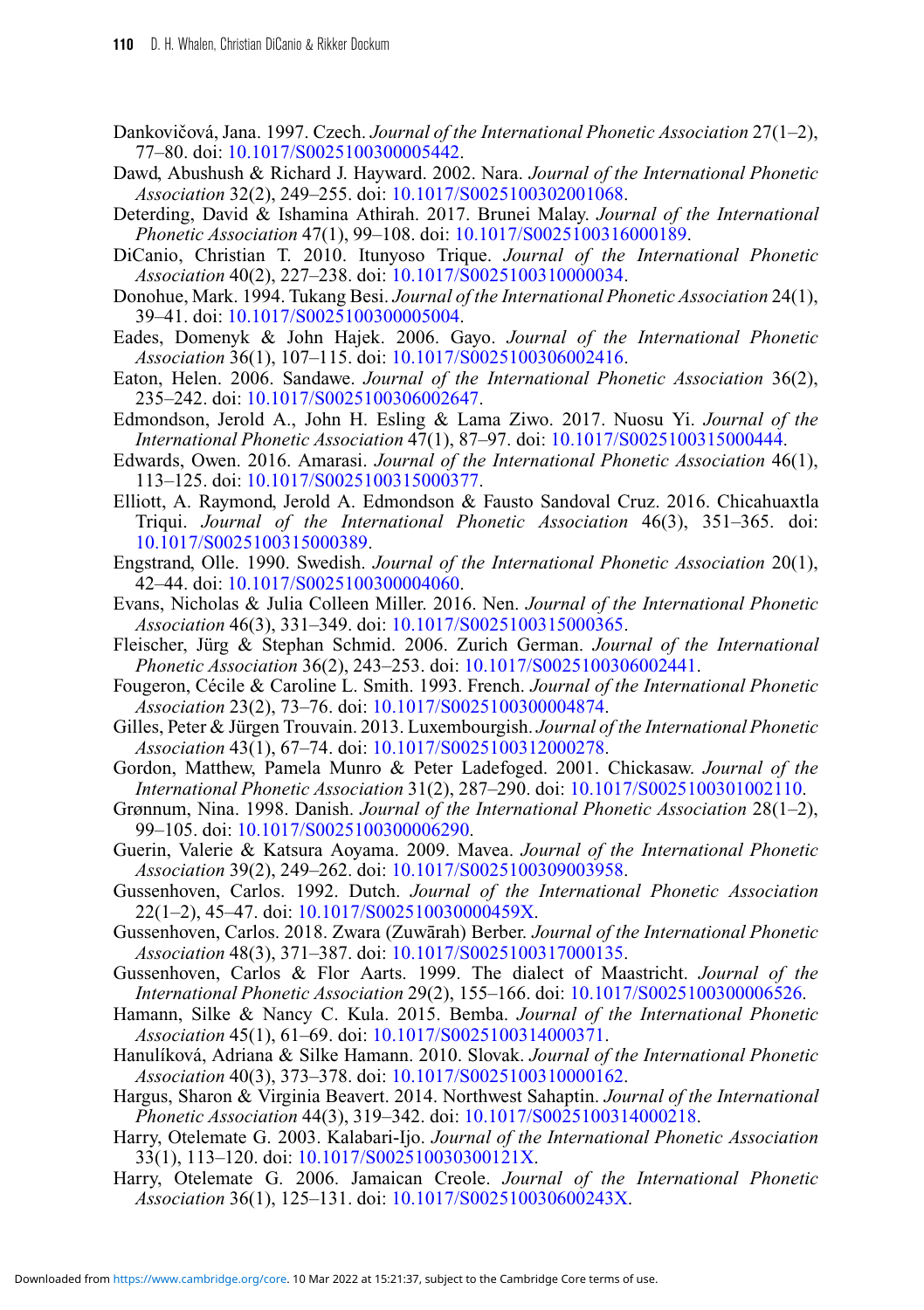- Hayward, Katrina & Richard J. Hayward. 1992. Amharic. *Journal of the International Phonetic Association* 22(1–2), 48–52. doi: [10.1017/S0025100300004606.](https://doi.org/10.1017/S0025100300004606)
- Heijmans, Linda & Carlos Gussenhoven. 1998. The Dutch dialect of Weert. *Journal of the International Phonetic Association* 28(1–2), 107–112. doi: [10.1017/S0025100300006307.](https://doi.org/10.1017/S0025100300006307)
- Hillenbrand, James M. 2003. American English: Southern Michigan. *Journal of the International Phonetic Association* 33(1), 121–126. doi: [10.1017/S0025100303001221.](https://doi.org/10.1017/S0025100303001221)
- Howson, Phil. 2017. Upper Sorbian. *Journal of the International Phonetic Association* 47(3), 359–367. doi: [10.1017/S0025100316000414.](https://doi.org/10.1017/S0025100316000414)
- Hualde, José Ignacio, Oihana Lujanbio & Juan Joxe Zubiri. 2010. Goizueta Basque. *Journal of the International Phonetic Association* 40(1), 113–127. doi: [10.1017/S0025100309990260.](https://doi.org/10.1017/S0025100309990260)
- Hualde, José Ignacio & Mahir ¸Saul. 2011. Istanbul Judeo-Spanish. *Journal of the International Phonetic Association* 41(1), 89–110. doi: [10.1017/S0025100310000277.](https://doi.org/10.1017/S0025100310000277)
- Ido, Shinji. 2014. Bukharan Tajik. *Journal of the International Phonetic Association* 44(1), 87–102. doi: [10.1017/S002510031300011X.](https://doi.org/10.1017/S002510031300011X)
- Ikekeonwu, Clara I. 1991. Igbo. *Journal of the International Phonetic Association* 21(2), 99–101. doi: [10.1017/S0025100300004473.](https://doi.org/10.1017/S0025100300004473)
- International Phonetic Association. [1989.](#page-25-10) Report on the 1989 Kiel Convention. *Journal of the International Phonetic Association* 19, 67–80.
- Jassem, Wiktor. 2003. Polish. *Journal of the International Phonetic Association* 33(1), 103–107. doi: [10.1017/S0025100303001191.](https://doi.org/10.1017/S0025100303001191)
- Kanu, Sullay M. & Benjamin V. Tucker. 2010. Temne. *Journal of the International Phonetic Association* 40(2), 247–253. doi: [10.1017/S002510031000006X.](https://doi.org/10.1017/S002510031000006X)
- Kasstan, Jonathan Richard. 2015. Lyonnais (Francoprovençal). *Journal of the International Phonetic Association* 45(3), 349–355. doi: [10.1017/S0025100315000250.](https://doi.org/10.1017/S0025100315000250)
- Keane, Elinor. 2004. Tamil. *Journal of the International Phonetic Association* 34(1), 111–116. doi: [10.1017/S0025100304001549.](https://doi.org/10.1017/S0025100304001549)
- Khan, Sameer ud Dowla. 2010. Bengali (Bangladeshi Standard). *Journal of the International Phonetic Association* 40(2), 221–225. doi: [10.1017/S0025100310000071.](https://doi.org/10.1017/S0025100310000071)
- Khan, Sameer ud Dowla & Constanze Weise. 2013. Upper Saxon (Chemnitz dialect). *Journal of the International Phonetic Association* 43(2), 231–241. doi: [10.1017/S0025100313000145.](https://doi.org/10.1017/S0025100313000145)
- Khatiwada, Rajesh. 2009. Nepali. *Journal of the International Phonetic Association* 39(3), 373–380. doi: [10.1017/S0025100309990181.](https://doi.org/10.1017/S0025100309990181)
- Kirby, James P. 2011. Vietnamese (Hanoi Vietnamese). *Journal of the International Phonetic Association* 41(3), 381–392. doi: [10.1017/S0025100311000181.](https://doi.org/10.1017/S0025100311000181)
- Kleine, Ane. 2003. Standard Yiddish. *Journal of the International Phonetic Association* 33(2), 261–265. doi: [10.1017/S0025100303001385.](https://doi.org/10.1017/S0025100303001385)
- Kohler, Klaus [J]. 1990. German. *Journal of the International Phonetic Association* 20(1), 48–50. doi: [10.1017/S0025100300004084.](https://doi.org/10.1017/S0025100300004084)
- Kohler, Klaus J. 1990. Comment on German. *Journal of the International Phonetic Association* 20(2), 44–46. doi: [10.1017/S002510030000428X.](https://doi.org/10.1017/S002510030000428X)
- Kruspe, Nicole & John Hajek. 2009. Mah Meri. *Journal of the International Phonetic Association* 39(2), 241–248. doi: [10.1017/S0025100309003946.](https://doi.org/10.1017/S0025100309003946)
- Lamuwal, Abd-El-Malek & Adam Baker. 2013. Southeastern Pashayi. *Journal of the International Phonetic Association* 43(2), 243–246. doi: [10.1017/S0025100313000133.](https://doi.org/10.1017/S0025100313000133)
- Landau, Ernestina, Mijo Lončarić, Damir Horga & Ivo Škarić. 1995. Croatian. *Journal of the International Phonetic Association* 25(2), 83–86. doi: [10.1017/S002510030000520X.](https://doi.org/10.1017/S002510030000520X)
- Laufer, Asher. 1990. Hebrew. *Journal of the International Phonetic Association* 20(2), 40–43. doi: [10.1017/S0025100300004278.](https://doi.org/10.1017/S0025100300004278)
- Lee, Hyun Bok. 1993. Korean. *Journal of the International Phonetic Association* 23(1), 28–31. doi: [10.1017/S0025100300004758.](https://doi.org/10.1017/S0025100300004758)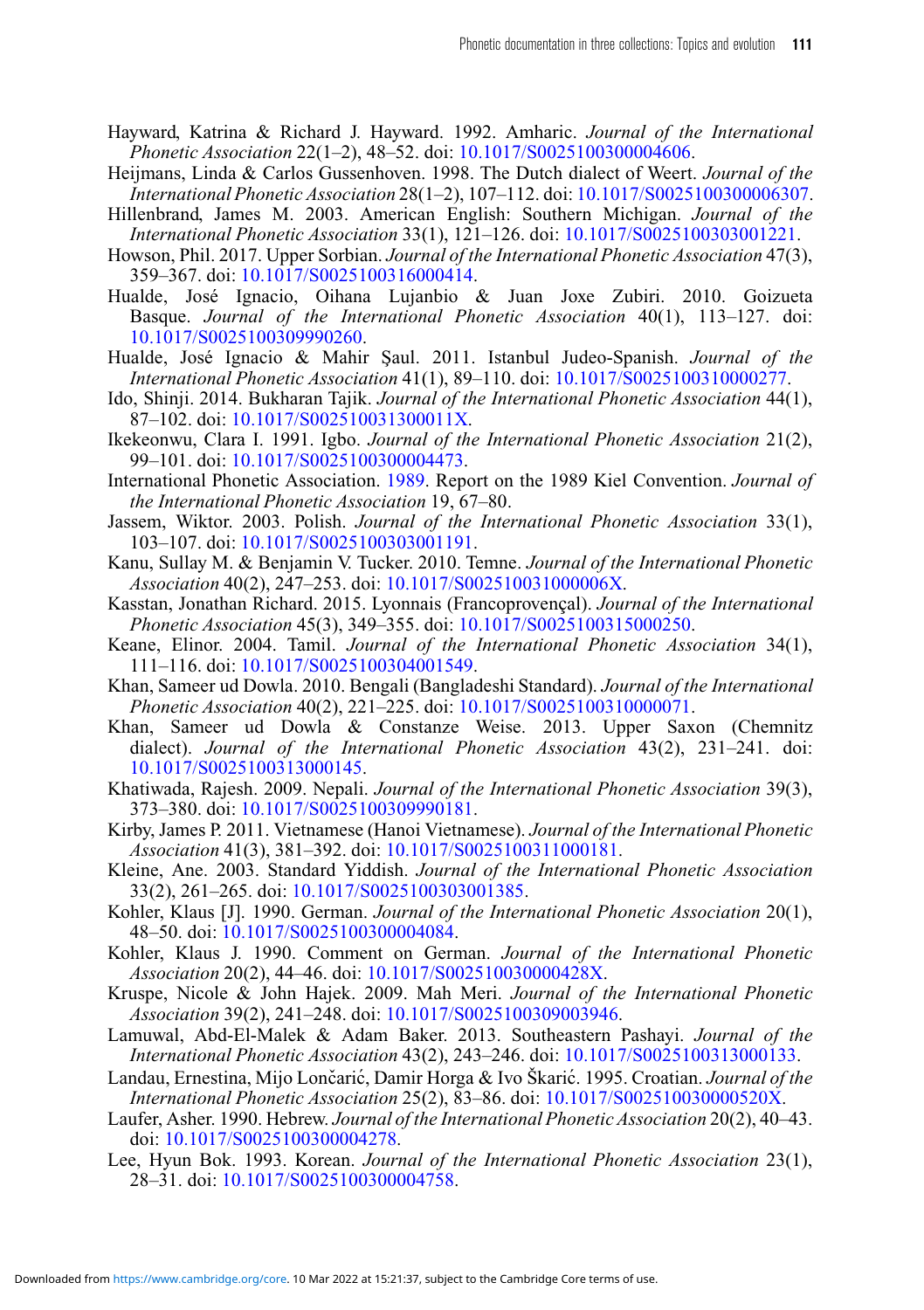- Lee, Wai-Sum & Eric Zee. 2003. Standard Chinese (Beijing). *Journal of the International Phonetic Association* 33(1), 109–112. doi: [10.1017/S0025100303001208.](https://doi.org/10.1017/S0025100303001208)
- Lee, Wai-Sum & Eric Zee. 2009. Hakka Chinese. *Journal of the International Phonetic Association* 39(1), 107–111. doi: [10.1017/S0025100308003599.](https://doi.org/10.1017/S0025100308003599)
- Lesho, Marivic. 2018. Philippine English (Metro Manila acrolect). *Journal of the International Phonetic Association* 48(3), 357–370. doi: [10.1017/S0025100317000548.](https://doi.org/10.1017/S0025100317000548)
- Liljegren, Henrik & Naseem Haider. 2009. Palula. *Journal of the International Phonetic Association* 39(3), 381–386. doi: [10.1017/S0025100309990193.](https://doi.org/10.1017/S0025100309990193)
- Liljegren, Henrik & Afsar Ali Khan. 2017. Khowar. *Journal of the International Phonetic Association* 47(2), 219–229. doi: [10.1017/S0025100316000220.](https://doi.org/10.1017/S0025100316000220)
- Mahanta, Shakuntala. 2012. Assamese. *Journal of the International Phonetic Association* 42(2), 217–224. doi: [10.1017/S0025100312000096.](https://doi.org/10.1017/S0025100312000096)
- Majidi, Mohammad-Reza & Elmar Ternes. 1991. Persian (Farsi). *Journal of the International Phonetic Association* 21(2), 96–98. doi: [10.1017/S0025100300004461.](https://doi.org/10.1017/S0025100300004461)
- Makasso, Emmanuel-Moselly & Seunghun J. Lee. 2015. Basaá. *Journal of the International Phonetic Association* 45(1), 71–79. doi: [10.1017/S0025100314000383.](https://doi.org/10.1017/S0025100314000383)
- Marlett, Stephen A., F. Xavier Moreno Herrera & Genaro G. Herrera Astorga. 2005. Seri. *Journal of the International Phonetic Association* 35(1), 117–121. doi: [10.1017/S0025100305001933.](https://doi.org/10.1017/S0025100305001933)
- Martnez-Celdrn, Eugenio, Ana Ma Fernndez-Planas & Josefina Carrera-Sabat. 2003. Castilian Spanish. *Journal of the International Phonetic Association* 33(2), 255–259. doi: [10.1017/S0025100303001373.](https://doi.org/10.1017/S0025100303001373)
- Masaquiza, Fanny Chango & Stephen A. Marlett. 2008. Salasaca Quichua. *Journal of the International Phonetic Association* 38(2), 223–227. doi: [10.1017/S0025100308003332.](https://doi.org/10.1017/S0025100308003332)
- McGill, Stuart. 2014. Cicipu. *Journal of the International Phonetic Association* 44(3), 303–318. doi: [10.1017/S002510031400022X.](https://doi.org/10.1017/S002510031400022X)
- Merrill, Elizabeth D. 2008. Tilquiapan Zapotec. *Journal of the International Phonetic Association* 38(1). doi: [10.1017/S0025100308003344.](https://doi.org/10.1017/S0025100308003344)
- Miotti, Renzo. 2002. Friulian. *Journal of the International Phonetic Association* 32(2), 237–247. doi: [10.1017/S0025100302001056.](https://doi.org/10.1017/S0025100302001056)
- Mokari, Payam Ghaffarvand & Stefan Werner. 2017. Azerbaijani. *Journal of the International Phonetic Association* 47(2), 207–212. doi: [10.1017/S0025100317000184.](https://doi.org/10.1017/S0025100317000184)
- Monroy, Rafael & Juan Manuel Hernández-Campoy. 2015. Murcian Spanish. *Journal of the International Phonetic Association* 45(2), 229–240. doi: [10.1017/S0025100314000231.](https://doi.org/10.1017/S0025100314000231)
- Mooney, Damien. 2014. Béarnais (Gascon). *Journal of the International Phonetic Association* 44(3), 343–350. doi: [10.1017/S002510031400005X.](https://doi.org/10.1017/S002510031400005X)
- Moosmüller, Sylvia, Carolin Schmid & Julia Brandstätter. 2015. Standard Austrian German. *Journal of the International Phonetic Association* 45(3), 339–348. doi: [10.1017/S0025100315000055.](https://doi.org/10.1017/S0025100315000055)
- Mott, Brian. 2007. Chistabino (Pyrenean Aragonese). *Journal of the International Phonetic Association* 37(1), 103. doi: [10.1017/S0025100306002842.](https://doi.org/10.1017/S0025100306002842)
- Muñiz-Cachón, Carmen. 2018. Asturian. *Journal of the International Phonetic Association* 48(2), 231–241. doi: [10.1017/S0025100317000202.](https://doi.org/10.1017/S0025100317000202)
- Nabirye, Minah, Gilles-Maurice de Schryver & Jo Verhoeven. 2016. Lusoga (Lutenga). *Journal of the International Phonetic Association* 46(2), 219–228. doi: [10.1017/S0025100315000249.](https://doi.org/10.1017/S0025100315000249)
- Namboodiripad, Savithry & Marc Garellek. 2017. Malayalam (Namboodiri Dialect). *Journal of the International Phonetic Association* 47(1), 109–118. doi: [10.1017/S0025100315000407.](https://doi.org/10.1017/S0025100315000407)
- Nihalani, Paroo. 1995. Sindhi. *Journal of the International Phonetic Association* 25(2), 95–98. doi: [10.1017/S0025100300005235.](https://doi.org/10.1017/S0025100300005235)
- O'Rourke, Erin & Tod D. Swanson. 2013. Tena Quichua. *Journal of the International Phonetic Association* 43(1), 107–120. doi: [10.1017/S0025100312000266.](https://doi.org/10.1017/S0025100312000266)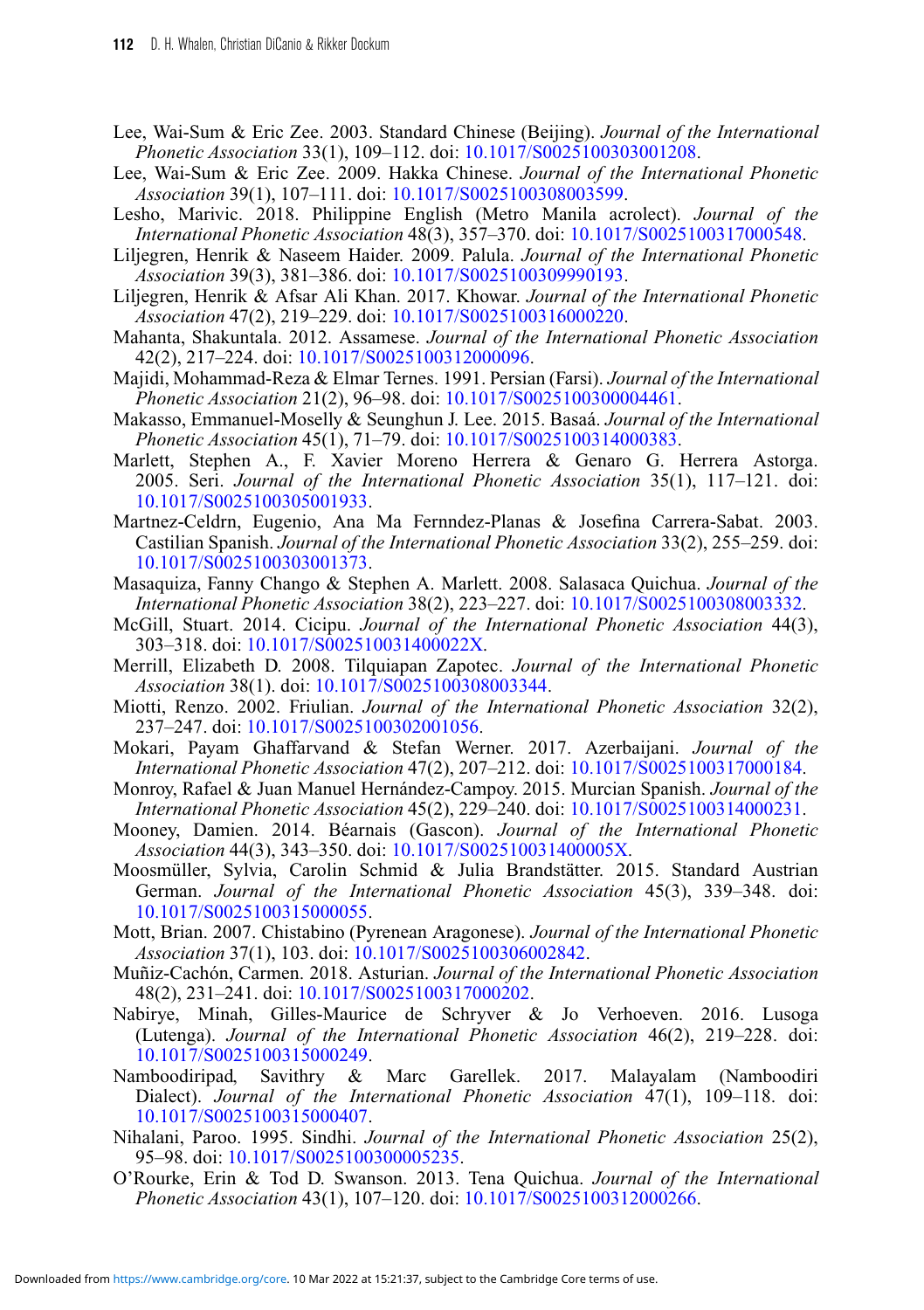- Ohala, Manjari. 1994. Hindi. *Journal of the International Phonetic Association* 24(1), 35–38. doi: [10.1017/S0025100300004990.](https://doi.org/10.1017/S0025100300004990)
- Okada, Hideo. 1991. Japanese. *Journal of the International Phonetic Association* 21(2), 94–96. doi: [10.1017/S002510030000445X.](https://doi.org/10.1017/S002510030000445X)
- Olson, Kenneth S. 2004. Mono. *Journal of the International Phonetic Association* 34(2), 233–238. doi: [10.1017/S0025100304001744.](https://doi.org/10.1017/S0025100304001744)
- Padayodi, Cécile M. 2008. Kabiye. *Journal of the International Phonetic Association* 38(2), 215–221. doi: [10.1017/S0025100308003496.](https://doi.org/10.1017/S0025100308003496)
- Pallesen, A. Kemp & Craig [D.] Soderberg. 2012. Central Sama. *Journal of the International Phonetic Association* 42(3), 353–359. doi: [10.1017/S0025100312000229.](https://doi.org/10.1017/S0025100312000229)
- Parker Jones, 'Oiwi. 2018. Hawaiian. Journal of the International Phonetic Association 48(1), 103–115. doi: [10.1017/S0025100316000438.](https://doi.org/10.1017/S0025100316000438)
- Pearce, Mary. 2011. Kera. *Journal of the International Phonetic Association* 41(2), 249–258. doi: [10.1017/S0025100311000168.](https://doi.org/10.1017/S0025100311000168)
- Peters, Jörg. 2006. The dialect of Hasselt. *Journal of the International Phonetic Association* 36(1), 117–124. doi: [10.1017/S0025100306002428.](https://doi.org/10.1017/S0025100306002428)
- Peters, Jörg. 2010. The Flemish-Brabant dialect of Orsmaal-Gussenhoven. *Journal of the International Phonetic Association* 40(2), 239–246. doi: [10.1017/S0025100310000083.](https://doi.org/10.1017/S0025100310000083)
- Pickett, Velma B., María Villalobos Villalobos & Stephen A. Marlett. 2010. Isthmus (Juchitán) Zapotec. *Journal of the International Phonetic Association* 40(3), 365–372. doi: [10.1017/S0025100310000174.](https://doi.org/10.1017/S0025100310000174)
- Pompino-Marschall, Bernd, Elena Steriopolo & Marzena Żygis. 2017. Ukrainian. *Journal of the International Phonetic Association* 47(3), 349–357. doi: [10.1017/S0025100316000372.](https://doi.org/10.1017/S0025100316000372)
- Regueira, Xosé L. 1996. Galician. *Journal of the International Phonetic Association* 26(2), 119–122. doi: [10.1017/S0025100300006162.](https://doi.org/10.1017/S0025100300006162)
- Remijsen, Bert, Otto G. Ayoker & Timothy Mills. 2011. Shilluk. *Journal of the International Phonetic Association* 41(1), 111–125. doi: [10.1017/S0025100310000289.](https://doi.org/10.1017/S0025100310000289)
- Remijsen, Bert & Caguor Adong Manyang. 2009. Luanyjang Dinka. *Journal of the International Phonetic Association* 39(1), 113–124. doi: [10.1017/S0025100308003605.](https://doi.org/10.1017/S0025100308003605)
- Ridouane, Rachid. 2014. Tashlhiyt Berber. *Journal of the International Phonetic Association* 44(2), 207–221. doi: [10.1017/S0025100313000388.](https://doi.org/10.1017/S0025100313000388)
- Riehl, Anastasia K. & Dorothy Jauncey. 2005. Tamambo. *Journal of the International Phonetic Association* 35(2), 255–259. doi: [10.1017/S0025100305002197.](https://doi.org/10.1017/S0025100305002197)
- Roach, Peter. 2004. British English: Received Pronunciation. *Journal of the International Phonetic Association* 34(2), 239–245. doi: [10.1017/S0025100304001768.](https://doi.org/10.1017/S0025100304001768)
- Rogers, Derek Luciana d'Arcangeli. 2004. Italian. *Journal of the International Phonetic Association* 34(1), 117–121. doi: [10.1017/S0025100304001628.](https://doi.org/10.1017/S0025100304001628)
- Sadowsky, Scott, Héctor Painequeo, Gastón Salamanca & Heriberto Avelino. 2013. Mapudungun. *Journal of the International Phonetic Association* 43(1), 87–96. doi: [10.1017/S0025100312000369.](https://doi.org/10.1017/S0025100312000369)
- Schuh, Russell G. & Lawan D. Yalwa. 1993. Hausa. *Journal of the International Phonetic Association* 23(2), 77–82. doi: [10.1017/S0025100300004886.](https://doi.org/10.1017/S0025100300004886)
- Sebastián, Rittma Urquía & Stephen A. Marlett. 2008. Yine. *Journal of the International Phonetic Association* 38(3), 365–369. doi: [10.1017/S0025100308003356.](https://doi.org/10.1017/S0025100308003356)
- Shosted, Ryan K. & Vakhtang Chikovani. 2006. Standard Georgian. *Journal of the International Phonetic Association* 36(2), 255–264. doi: [10.1017/S0025100306002659.](https://doi.org/10.1017/S0025100306002659)
- Šimáčková, Šárka, Václav Jonáš Podlipský & Kateřina Chládková. 2012. Czech spoken in Bohemia and Moravia. *Journal of the International Phonetic Association* 42(2), 225–232. doi: [10.1017/S0025100312000102.](https://doi.org/10.1017/S0025100312000102)
- Soderberg, Craig [D.], Seymour A. Ashley & Kenneth S. Olson. 2012. Tausug (Suluk). *Journal of the International Phonetic Association* 42(3), 361–364. doi: [10.1017/S0025100312000230.](https://doi.org/10.1017/S0025100312000230)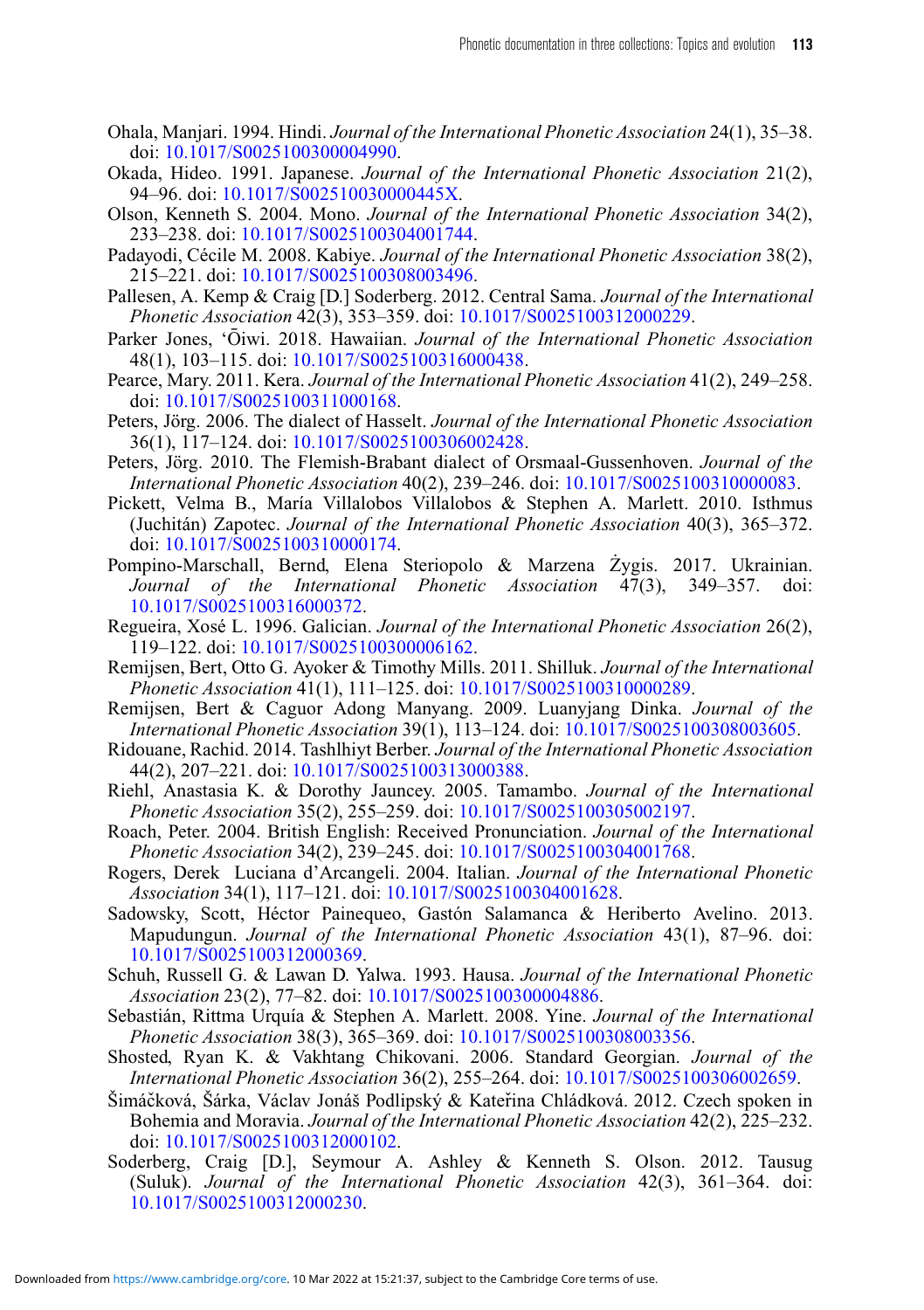- Soderberg, Craig D. 2014a. Cocos Malay. *Journal of the International Phonetic Association* 44(1), 103–107. doi: [10.1017/S0025100313000364.](https://doi.org/10.1017/S0025100313000364)
- Soderberg, Craig D. 2014b. Kedayan. *Journal of the International Phonetic Association* 44(2), 201–205. doi: [10.1017/S0025100314000061.](https://doi.org/10.1017/S0025100314000061)
- Soderberg, Craig D. & Kenneth S. Olson. 2008. Indonesian. *Journal of the International Phonetic Association* 38(2), 209–213. doi: [10.1017/S0025100308003320.](https://doi.org/10.1017/S0025100308003320)
- Šuštaršic, Rastislav, Smiljana Komar & Bojan Petek. 1995. Slovene. ˇ *Journal of the International Phonetic Association* 25(2), 86–90. doi: [10.1017/S0025100300005211.](https://doi.org/10.1017/S0025100300005211)
- Szende, Tamás. 1994. Hungarian. *Journal of the International Phonetic Association* 24(2), 91–94. doi: [10.1017/S0025100300005090.](https://doi.org/10.1017/S0025100300005090)
- Tabain, Marija & Andrew Butcher. 2014. Pitjantjatjara. *Journal of the International Phonetic Association* 44(2), 189–200. doi: [10.1017/S0025100314000073.](https://doi.org/10.1017/S0025100314000073)
- Tabain, Marija & Birgit Hellwig. 2015. Goemai. *Journal of the International Phonetic Association* 45(1), 81–104. doi: [10.1017/S0025100314000243.](https://doi.org/10.1017/S0025100314000243)
- Tabain, Marija & Anthony Jukes. 2016. Makasar. *Journal of the International Phonetic Association* 46(1), 99–111. doi: [10.1017/S002510031500033X.](https://doi.org/10.1017/S002510031500033X)
- Tench, Paul. 2007. Tera. *Journal of the International Phonetic Association* 37(2), 227–234. doi: [10.1017/S0025100307002952.](https://doi.org/10.1017/S0025100307002952)
- Teo, Amos. 2012. Sumi (Sema). *Journal of the International Phonetic Association* 42(3), 365–373. doi: [10.1017/S0025100312000254.](https://doi.org/10.1017/S0025100312000254)
- Ternes, Elmar & Tatjana Vladimirova-Buhtz. 1990. Bulgarian. *Journal of the International Phonetic Association* 20(1), 45–47. doi: [10.1017/S0025100300004072.](https://doi.org/10.1017/S0025100300004072)
- Thelwall, Robin & M. Akram Sa'Adeddin. 1990. Arabic. *Journal of the International Phonetic Association* 20(2), 37–39. doi: [10.1017/S0025100300004266.](https://doi.org/10.1017/S0025100300004266)
- Tingsabadh, M. R. Kalaya & Arthur S. Abramson. 1993. Thai. *Journal of the International Phonetic Association* 23(1), 24–28. doi: [10.1017/S0025100300004746.](https://doi.org/10.1017/S0025100300004746)
- Tuttle, Siri G. & Merton Sandoval. 2002. Jicarilla Apache. *Journal of the International Phonetic Association* 32(1), 105–112. doi: [10.1017/S0025100302000191.](https://doi.org/10.1017/S0025100302000191)
- Uguru, Joy Oluchi. 2015. Ika Igbo. *Journal of the International Phonetic Association* 45(2), 213–219. doi: [10.1017/S0025100315000067.](https://doi.org/10.1017/S0025100315000067)
- Urua, Eno-Abasi E. 2004. Ibibio. *Journal of the International Phonetic Association* 34(1), 105–109. doi: [10.1017/S0025100304001550.](https://doi.org/10.1017/S0025100304001550)
- Valenzuela, Pilar M. & Carlos Gussenhoven. 2013. Shiwilu (Jebero). *Journal of the International Phonetic Association* 43(1), 97–106. doi: [10.1017/S0025100312000370.](https://doi.org/10.1017/S0025100312000370)
- Valenzuela, Pilar M., Luis Márquez Pinedo & Ian Maddieson. 2001. Shipibo. *Journal of the International Phonetic Association* 31(2), 281–285. doi: [10.1017/S0025100301002109.](https://doi.org/10.1017/S0025100301002109)
- Verhoeven, Jo. 2005. Belgian Standard Dutch. *Journal of the International Phonetic Association* 35(2), 243–247. doi: [10.1017/S0025100305002173.](https://doi.org/10.1017/S0025100305002173)
- Verhoeven, Jo. 2007. The Belgian Limburg dialect of Hamont. *Journal of the International Phonetic Association* 37(2), 219–225. doi: [10.1017/S0025100307002940.](https://doi.org/10.1017/S0025100307002940)
- Watkins, Justin W. 2001. Burmese. *Journal of the International Phonetic Association* 31(2), 291–295. doi: [10.1017/S0025100301002122.](https://doi.org/10.1017/S0025100301002122)
- Watson, Kevin. 2007. Liverpool English. *Journal of the International Phonetic Association* 37(3), 351–360. doi: [10.1017/S0025100307003180.](https://doi.org/10.1017/S0025100307003180)
- Watt, Dominic & William Allen. 2003. Tyneside English. *Journal of the International Phonetic Association* 33(2), 267–271. doi: [10.1017/S0025100303001397.](https://doi.org/10.1017/S0025100303001397)
- Williamson, Paul. 2017. Munji. *Journal of the International Phonetic Association* 47(2), 213–218. doi: [10.1017/S0025100316000256.](https://doi.org/10.1017/S0025100316000256)
- Yanushevskaya, Irena & Daniel Bunčić. 2015. Russian. *Journal of the International Phonetic Association* 45(2), 221–228. doi: [10.1017/S0025100314000395.](https://doi.org/10.1017/S0025100314000395)
- Zee, Eric. 1991. Chinese (Hong Kong Cantonese). *Journal of the International Phonetic Association* 21(1), 46–48. doi: [10.1017/S0025100300006058.](https://doi.org/10.1017/S0025100300006058)
- Zimmer, Karl & Orhan Orgun. 1992. Turkish. *Journal of the International Phonetic Association* 22(1–2), 43–45. doi: [10.1017/S0025100300004588.](https://doi.org/10.1017/S0025100300004588)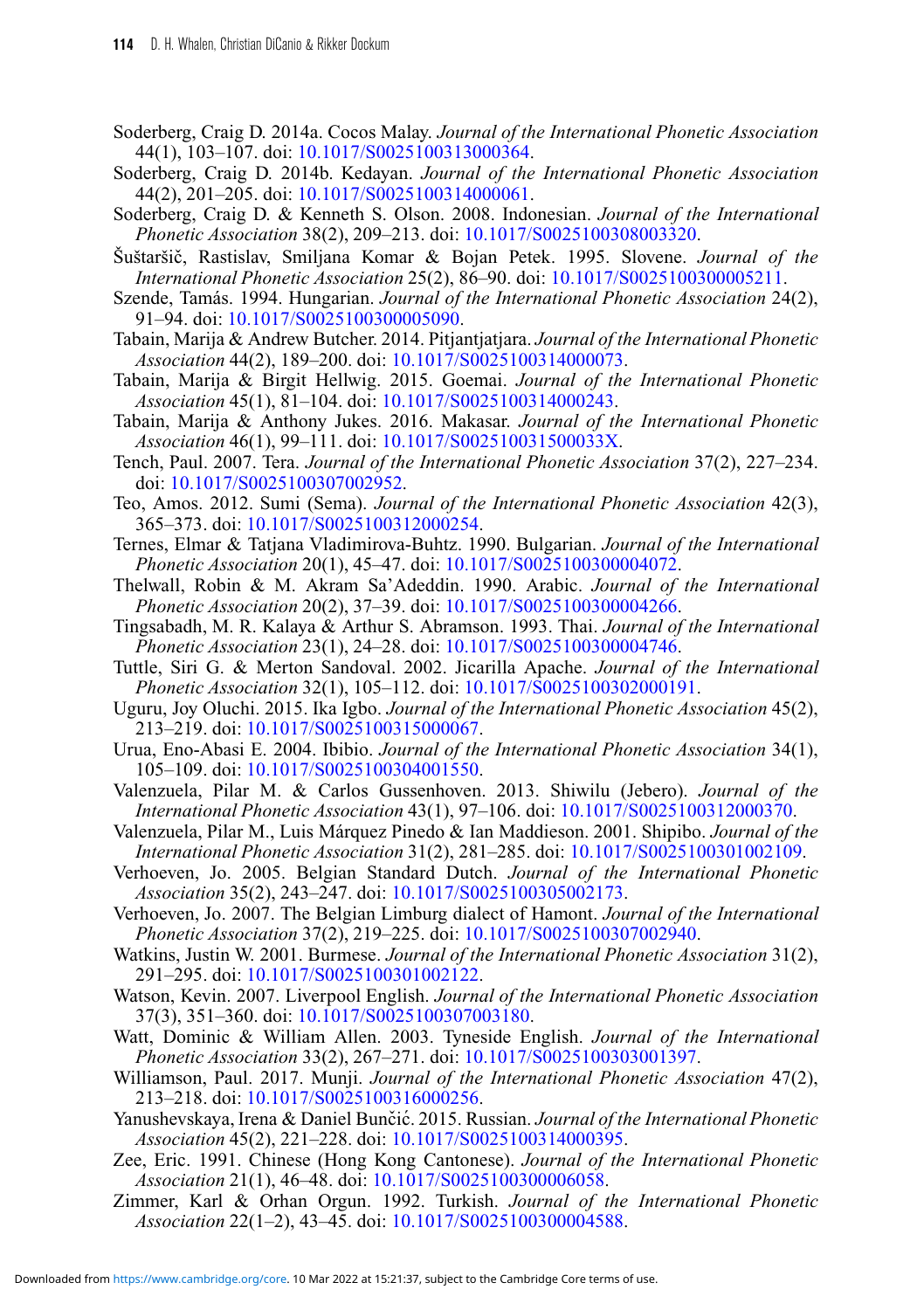*JOURNAL OF PHONETICS* (*JPHON*)

- Aronson, L., J. Rosenhouse, G. Rosenhouse & L. Podoshin. 1996. An acoustic analysis of modern Hebrew vowels and voiced consonants. *Journal of Phonetics* 24, 283–293. doi: [10.1006/jpho.1996.0015.](https://doi.org/10.1006/jpho.1996.0015)
- Beddor, Patrice Speeter, James D. Harnsberger & Stephanie Lindemann. 2002. Languagespecific patterns of vowel-to-vowel coarticulation: Acoustic structures and their perceptual correlates. *Journal of Phonetics* 30, 591–627. doi: [10.1006/jpho.2002.0177.](https://doi.org/10.1006/jpho.2002.0177)
- Cao, Jianfen & Ian Maddieson. 1992. An exploration of phonation types in Wu dialects of Chinese. *Journal of Phonetics* 20, 77–92. doi: [10.1016/S0095-4470\(19\)30255-4.](https://doi.org/10.1016/S0095-4470(19)30255-4)
- Caramazza, Alfonso & Grace H. Yeni–Komshian. 1974. Voice onset time in two French dialects. *Journal of Phonetics* 2, 239–245. doi: [10.1016/S0095-4470\(19\)31274-4.](https://doi.org/10.1016/S0095-4470(19)31274-4)
- Chen, Yiya. 2008. The acoustic realization of vowels of Shanghai Chinese. *Journal of Phonetics* 36, 629–648. doi: [10.1016/j.wocn.2008.03.001.](https://doi.org/10.1016/j.wocn.2008.03.001)
- Cho, Taehong, Sun-Ah Jun & Peter Ladefoged. 2002. Acoustic and aerodynamic correlates of Korean stops and fricatives. *Journal of Phonetics* 30, 193–228. doi: [10.1006/jpho.2001.0153.](https://doi.org/10.1006/jpho.2001.0153)
- Cho, Taehong & Peter Ladefoged. 1999. Variation and universals in VOT: Evidence from 18 languages. *Journal of Phonetics* 27, 207–229. doi: [10.1006/jpho.1999.0094.](https://doi.org/10.1006/jpho.1999.0094)
- Clumeck, Harold. 1976. Patterns of soft palate movements in six languages. *Journal of Phonetics* 4, 337–351. doi: [10.1016/S0095-4470\(19\)31260-4.](https://doi.org/10.1016/S0095-4470(19)31260-4)
- Coetzee, Andries W. & Rigardt Pretorius. 2010. Phonetically grounded phonology and sound change: The case of Tswana labial plosives. *Journal of Phonetics* 38, 404–421. doi: [10.1016/j.wocn.2010.03.004.](https://doi.org/10.1016/j.wocn.2010.03.004)
- Davidson, Lisa. 2016. Variability in the implementation of voicing in American English obstruents. *Journal of Phonetics* 54, 35–50. doi: [10.1016/j.wocn.2015.09.003.](https://doi.org/10.1016/j.wocn.2015.09.003)
- Davis, Katharine. 1994. Stop voicing in Hindi. *Journal of Phonetics* 22(2), 177–193. doi: [10.1016/S0095-4470\(19\)30192-5.](https://doi.org/10.1016/S0095-4470(19)30192-5)
- DiCanio, Christian T. 2012. Coarticulation between tone and glottal consonants in Itunyoso Trique. *Journal of Phonetics* 40, 162–176. doi: [10.1016/j.wocn.2011.10.006.](https://doi.org/10.1016/j.wocn.2011.10.006)
- DiCanio, Christian T., Hosung Nam, Jonathan D. Amith, D. H. Whalen & Rey Castillo García. 2015. Vowel variability in elicited versus running speech: Evidence from Mixtec. *Journal of Phonetics* 48, 45–59. doi: [10.1016/j.wocn.2014.10.003.](https://doi.org/10.1016/j.wocn.2014.10.003)
- Esposito, Christina M. 2012. An acoustic and electroglottographic study of White Hmong tone and phonation. *Journal of Phonetics* 40, 466–476. doi: [10.1016/j.wocn.2012.02.007.](https://doi.org/10.1016/j.wocn.2012.02.007)
- Flemming, Edward, Peter Ladefoged & Sarah G. Thomason. 2008. Phonetic structures of Montana Salish. *Journal of Phonetics* 36, 465–491. doi: [10.1016/j.wocn.2007.10.002.](https://doi.org/10.1016/j.wocn.2007.10.002)
- Gandour, Jack. 1974. Consonant types and tone in Siamese. *Journal of Phonetics* 2, 337–350. doi: [10.1016/S0095-4470\(19\)31303-8.](https://doi.org/10.1016/S0095-4470(19)31303-8)
- Garellek, Marc, Amanda Ritchart & Jianjing Kuang. 2016. Breathy voice during nasality: A cross-linguistic study. *Journal of Phonetics* 59, 110–121. doi: [10.1016/j.wocn.2016.09.001.](https://doi.org/10.1016/j.wocn.2016.09.001)
- Gerfen, Chip & Kirk Baker. 2005. The production and perception of laryngealized vowels in Coatzospan Mixtec. *Journal of Phonetics* 33, 311–334. doi: [10.1016/j.wocn.2004.11.002.](https://doi.org/10.1016/j.wocn.2004.11.002)
- Gordon, Matthew. 2008. Pitch accent timing and scaling in Chickasaw. *Journal of Phonetics* 36, 521–535. doi: [10.1016/j.wocn.2006.10.003.](https://doi.org/10.1016/j.wocn.2006.10.003)
- Gordon, Matthew & Latifa Nafi. 2012. Acoustic correlates of stress and pitch accent in Tashlhiyt Berber. *Journal of Phonetics* 40, 706–724. doi: [10.1016/j.wocn.2012.04.003.](https://doi.org/10.1016/j.wocn.2012.04.003)
- Grabe, Esther, Brechtje Post, Francis Nolan & Kimberley Farrar. 2000. Pitch accent realization in four varieties of British English. *Journal of Phonetics* 28, 161–185. doi: [10.1006/jpho.2000.0111.](https://doi.org/10.1006/jpho.2000.0111)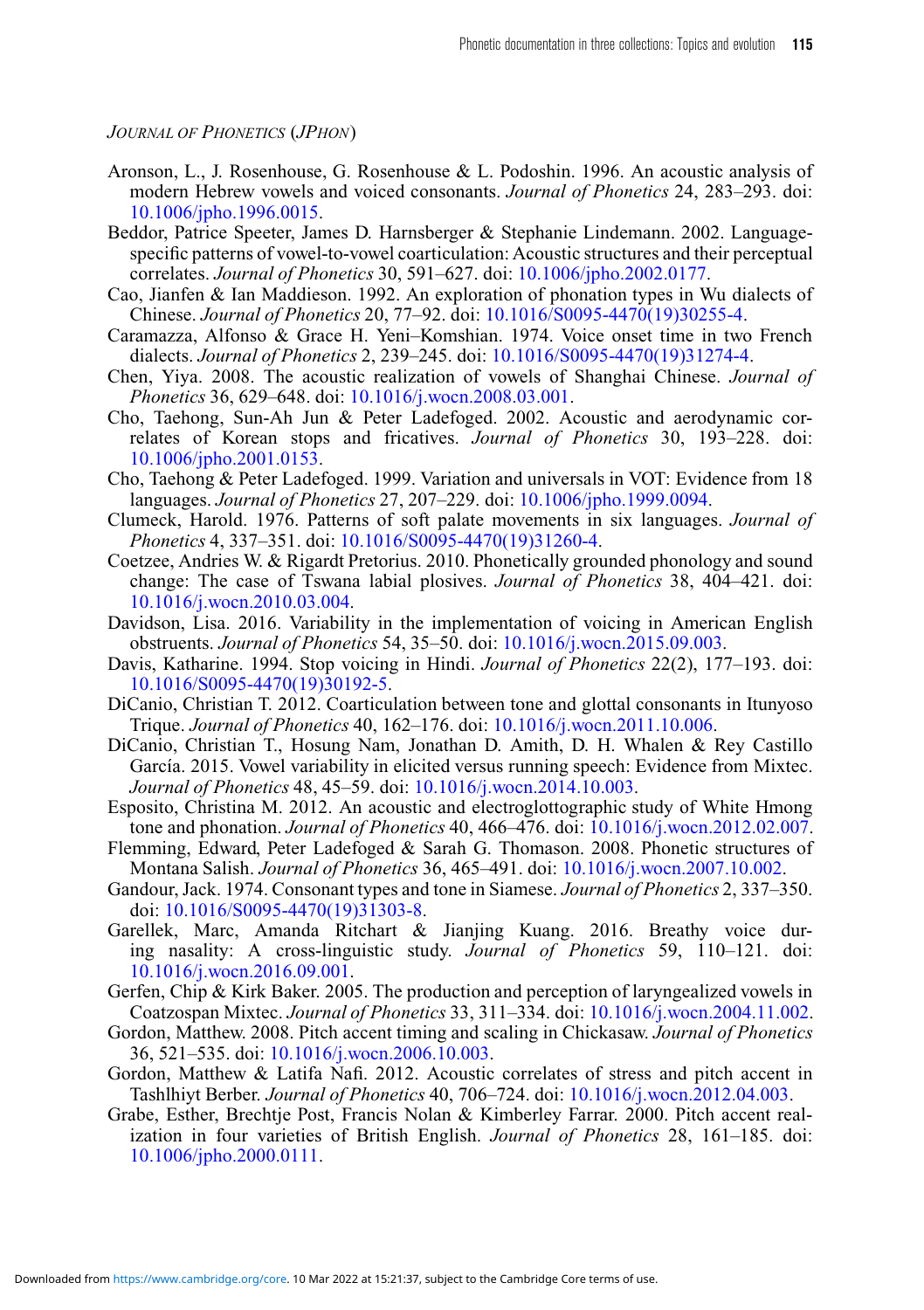- Guion, Susan G., Jonathan D. Amith, Christopher S. Doty & Irina A. Shport. 2010. Word-level prosody in Balsas Nahuatl: The origin, development, and acoustic correlates of tone in a stress accent language. *Journal of Phonetics* 38, 137–166. doi: [10.1016/j.wocn.2009.03.006.](https://doi.org/10.1016/j.wocn.2009.03.006)
- Guion, Susan G., Mark W. Post & Doris L. Payne. 2004. Phonetic correlates of tongue root vowel contrasts in Maa. *Journal of Phonetics* 32, 517–542. doi: [10.1016/j.wocn.2004.04.002.](https://doi.org/10.1016/j.wocn.2004.04.002)
- Hamzah, Mohd Hilmi, Janet Fletcher & John Hajek. 2016. Closure duration as an acoustic correlate of the word-initial singleton/geminate consonant contrast in Kelantan Malay. *Journal of Phonetics* 58, 135–151. doi: [10.1016/j.wocn.2016.08.002.](https://doi.org/10.1016/j.wocn.2016.08.002)
- Han, Mieko S & Kong-On Kim. 1974. Phonetic variation of Vietnamese tones in disyllabic utterances. *Journal of Phonetics* 2, 223–232. doi: [10.1016/S0095-4470\(19\)31272-0.](https://doi.org/10.1016/S0095-4470(19)31272-0)
- Helgason, Pétur & Catherine Ringen. 2008. Voicing and aspiration in Swedish stops. *Journal of Phonetics* 36, 607–628. doi: [10.1016/j.wocn.2008.02.003.](https://doi.org/10.1016/j.wocn.2008.02.003)
- Henton, Caroline. 1990. One vowel's life (and death?) across languages: The moribundity and prestige of /x/. *Journal of Phonetics* 18, 203–227. doi: [10.1016/S0095-4470\(19\)30402-4.](https://doi.org/10.1016/S0095-4470(19)30402-4)
- Jesus, Luis M. T. & Christine H. Shadle. 2002. A parametric study of the spectral characteristics of European Portuguese fricatives. *Journal of Phonetics* 30, 437–464. doi: [10.1006/jpho.2002.0169.](https://doi.org/10.1006/jpho.2002.0169)
- Jha, Sunil Kumar. 1986. The nasal vowels in Maithili: An acoustic study. *Journal of Phonetics* 14, 223–230. doi: [10.1016/S0095-4470\(19\)30664-3.](https://doi.org/10.1016/S0095-4470(19)30664-3)
- Kang, Yoonjung. 2014. Voice Onset Time merger and development of tonal contrast in Seoul Korean stops: A corpus study. *Journal of Phonetics* 45, 76–90. doi: [10.1016/j.wocn.2014.03.005.](https://doi.org/10.1016/j.wocn.2014.03.005)
- Khan, Sameer ud Dowla. 2012. The phonetics of contrastive phonation in Gujarati. *Journal of Phonetics* 40, 780–795. doi: [10.1016/j.wocn.2012.07.001.](https://doi.org/10.1016/j.wocn.2012.07.001)
- Kirby, James P. 2014. Incipient tonogenesis in Phnom Penh Khmer: Acoustic and perceptual studies. *Journal of Phonetics* 43, 69–85. doi: [10.1016/j.wocn.2014.02.001.](https://doi.org/10.1016/j.wocn.2014.02.001)
- Kirkham, Sam & Claire Nance. 2017. An acoustic-articulatory study of bilingual vowel production: Advanced tongue root vowels in Twi and tense/lax vowels in Ghanaian English. *Journal of Phonetics* 62, 65–81. doi: [10.1016/j.wocn.2017.03.004.](https://doi.org/10.1016/j.wocn.2017.03.004)
- Ladefoged, Peter & Zongji Wu. 1984. Places of articulation: An investigation of Pekingese fricatives and affricates. *Journal of Phonetics* 12, 267–278. doi: [10.1016/S0095-4470\(19\)30883-6.](https://doi.org/10.1016/S0095-4470(19)30883-6)
- Laniran, Yetunde O. & G. Nick Clements. 2003. Downstep and high raising: Interacting factors in Yoruba tone production. *Journal of Phonetics* 31, 203–250. doi: [10.1016/S0095-4470\(02\)00098-0.](https://doi.org/10.1016/S0095-4470(02)00098-0)
- Li, Qian & Yiya Chen. 2016. An acoustic study of contextual tonal variation in Tianjin Mandarin. *Journal of Phonetics* 54, 123–150. doi: [10.1016/j.wocn.2015.10.002.](https://doi.org/10.1016/j.wocn.2015.10.002)
- Lippus, Pärtel, Eva Liina Asu, Pire Teras & Tuuli Tuisk. 2013. Quantity-related variation of duration, pitch and vowel quality in spontaneous Estonian. *Journal of Phonetics* 41, 17–28. doi: [10.1016/j.wocn.2012.09.005.](https://doi.org/10.1016/j.wocn.2012.09.005)
- Maddieson, Ian & Peter Ladefoged. 1985. "Tense" and "lax" in four minority languages of China. *Journal of Phonetics* 13, 433–454. doi: [10.1016/S0095-4470\(19\)30788-0.](https://doi.org/10.1016/S0095-4470(19)30788-0)
- McDonough, Joyce M. & Valerie Wood. 2008. The stop contrasts of the Athabaskan languages. *Journal of Phonetics* 36, 427–449. doi: [10.1016/j.wocn.2007.11.001.](https://doi.org/10.1016/j.wocn.2007.11.001)
- Miller, Amanda L. 2007. Guttural vowels and guttural co-articulation in Ju|'hoansi. *Journal of Phonetics* 35, 56–84. doi: [10.1016/j.wocn.2005.11.001.](https://doi.org/10.1016/j.wocn.2005.11.001)
- Miller, Amanda L. 2016. Posterior lingual gestures and tongue shape in Mangetti Dune !Xung clicks. *Journal of Phonetics* 55, 119–148. doi: [10.1016/j.wocn.2015.12.001.](https://doi.org/10.1016/j.wocn.2015.12.001)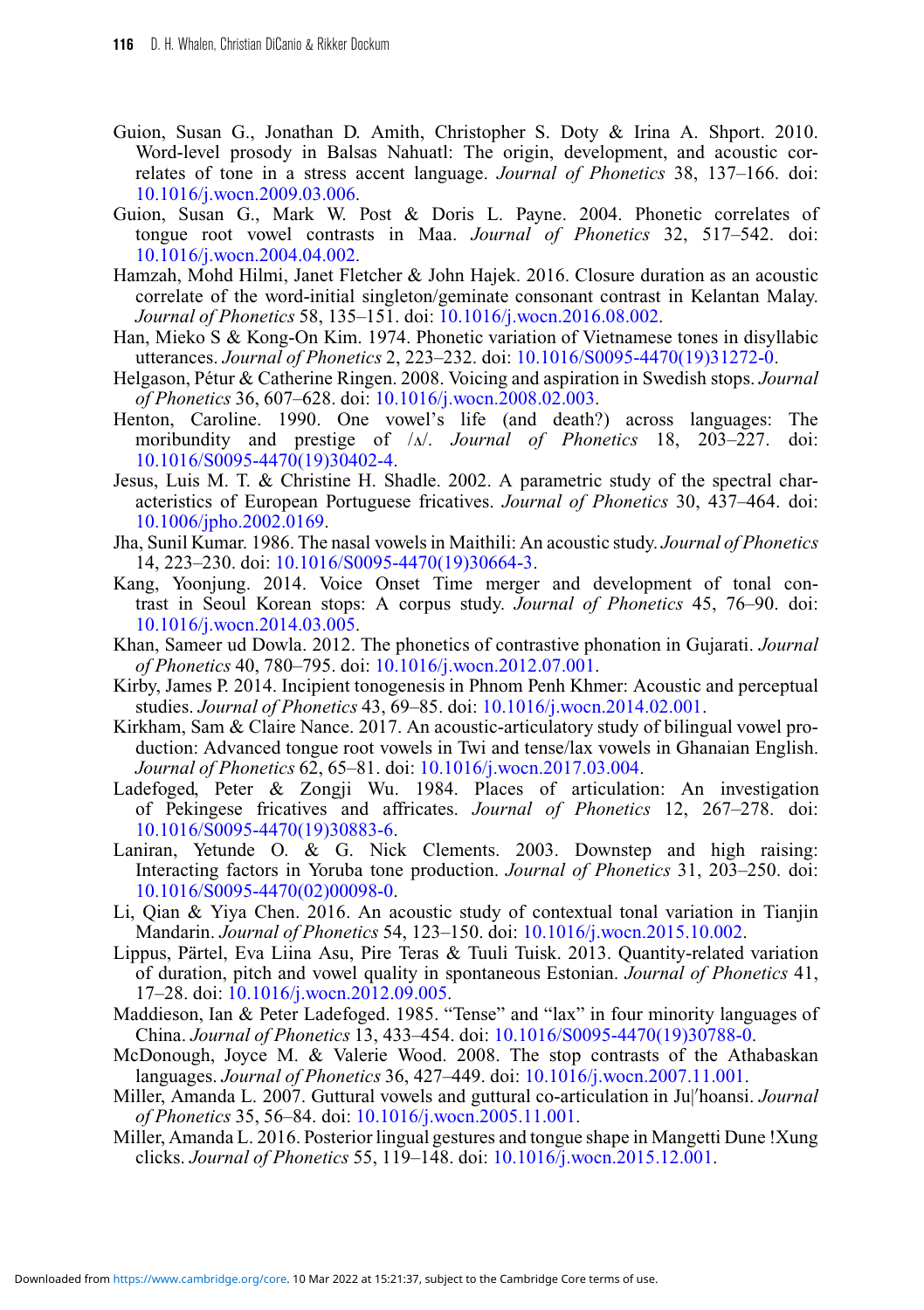- Remijsen, Bert & Leoma Gilley. 2008. Why are three-level vowel length systems rare? Insights from Dinka (Luanyjang dialect). *Journal of Phonetics* 36, 318–344. doi: [10.1016/j.wocn.2007.09.002.](https://doi.org/10.1016/j.wocn.2007.09.002)
- Riney, Timothy James, Naoyuki Takagi, Kaori Ota & Yoko Uchida. 2007. The intermediate degree of VOT in Japanese initial voiceless stops. *Journal of Phonetics* 35, 439–443. doi: [10.1016/j.wocn.2006.01.002.](https://doi.org/10.1016/j.wocn.2006.01.002)
- Ringen, Catherine & Kari Suomi. 2012. The voicing contrast in Fenno-Swedish stops. *Journal of Phonetics* 40, 419–429. doi: [10.1016/j.wocn.2012.02.010.](https://doi.org/10.1016/j.wocn.2012.02.010)
- Ringen, Catherine & Wim A. van Dommelen. 2013. Quantity and laryngeal contrasts in Norwegian. *Journal of Phonetics* 41, 479–490. doi: [10.1016/j.wocn.2013.09.001.](https://doi.org/10.1016/j.wocn.2013.09.001)
- Rosner, Burton S., Luis E. López-Bascuas, José E. García-Albea & Richard P. Fahey. 2000. Voice-onset times for Castilian Spanish initial stops. *Journal of Phonetics* 28, 217–224. doi: [10.1006/jpho.2000.0113.](https://doi.org/10.1006/jpho.2000.0113)
- Silber-Varod, Vered, Hagit Sagi & Noam Amir. 2016. The acoustic correlates of lexical stress in Israeli Hebrew. *Journal of Phonetics* 56, 1–14. doi: [10.1016/j.wocn.2016.01.003.](https://doi.org/10.1016/j.wocn.2016.01.003)
- Solé, Maria-Josep, Larry M. Hyman & Kemmonye C. Monaka. 2010. More on postnasal devoicing: The case of Shekgalagari. *Journal of Phonetics* 38, 604–615. doi: [10.1016/j.wocn.2010.09.002.](https://doi.org/10.1016/j.wocn.2010.09.002)
- Suomi, Kari, Einar Meister, Riikka Ylitalo & Lya Meister. 2013. Durational patterns in Northern Estonian and Northern Finnish. *Journal of Phonetics* 41, 1–16. doi: [10.1016/j.wocn.2012.09.001.](https://doi.org/10.1016/j.wocn.2012.09.001)
- Suomi, Kari, Juhani Toivanen & Riikka Ylitalo. 2003. Durational and tonal correlates of accent in Finnish. *Journal of Phonetics* 31, 113–138. doi: [10.1016/S0095-4470\(02\)00074-8.](https://doi.org/10.1016/S0095-4470(02)00074-8)
- Tabain, Marija. 2012. Jaw movement and coronal stop spectra in Central Arrernte. *Journal of Phonetics* 40, 551–567. doi: [10.1016/j.wocn.2012.03.003.](https://doi.org/10.1016/j.wocn.2012.03.003)
- Tabain, Marija. 2016. Aspects of Arrernte prosody. *Journal of Phonetics* 59, 1–22. doi: [10.1016/j.wocn.2016.08.005.](https://doi.org/10.1016/j.wocn.2016.08.005)
- Tabain, Marija & Gavan Breen. 2011. Central vowels in Central Arrernte: A spectrographic study of a small vowel system. *Journal of Phonetics* 39, 68–84. doi: [10.1016/j.wocn.2010.11.004.](https://doi.org/10.1016/j.wocn.2010.11.004)
- Tabain, Marija & Andrew Butcher. 1999. Stop consonants in Yanyuwa and Yindjibarndi: Locus equation data. *Journal of Phonetics* 27, 333–357. doi: [10.1006/jpho.1999.0099.](https://doi.org/10.1006/jpho.1999.0099)
- Tabain, Marija & Andrew Butcher. 2015. Lexical stress and stop bursts in Pitjantjatjara: Feature enhancement of neutralized apicals and the coronal/velar contrast. *Journal of Phonetics* 50, 67–80. doi: [10.1016/j.wocn.2015.02.004.](https://doi.org/10.1016/j.wocn.2015.02.004)
- Tabain, Marija, Janet Fletcher & Andrew Butcher. 2014. Lexical stress in Pitjantjatjara. *Journal of Phonetics* 42, 52–66. doi: [10.1016/j.wocn.2013.11.005.](https://doi.org/10.1016/j.wocn.2013.11.005)
- Taff, Alice, Lorna Rozelle, Taehong Cho, Peter Ladefoged, Moses Dirks & Jacob Wegelin. 2001. Phonetic structures of Aleut. *Journal of Phonetics* 29, 231–271. doi: [10.1006/jpho.2001.0142.](https://doi.org/10.1006/jpho.2001.0142)
- Tiede, Mark K. 1996. An MRI-based study of pharyngeal volume contrasts in Akan and English. *Journal of Phonetics* 24, 399–421. doi: [10.1006/jpho.1996.0022.](https://doi.org/10.1006/jpho.1996.0022)
- Traill, Anthony & Michel T. T. Jackson. 1988. Speaker variation and phonation type in Tsonga nasals. *Journal of Phonetics* 16, 385–400. doi: [10.1016/S0095-4470\(19\)30517-0.](https://doi.org/10.1016/S0095-4470(19)30517-0)
- Wagner, Karl Olaw Christian & Wendy Baker–Smemoe. 2013. An investigation of the production of ejectives by native  $(L1)$  and second  $(L2)$  language speakers of Q/eqchi' Mayan. *Journal of Phonetics* 41, 453–467. doi: [10.1016/j.wocn.2013.08.002.](https://doi.org/10.1016/j.wocn.2013.08.002)
- Wayland, Ratree & Allard Jongman. 2003. Acoustic correlates of breathy and clear vowels: The case of Khmer. *Journal of Phonetics* 31, 181–201. doi: [10.1016/S0095-4470\(02\)00086-4.](https://doi.org/10.1016/S0095-4470(02)00086-4)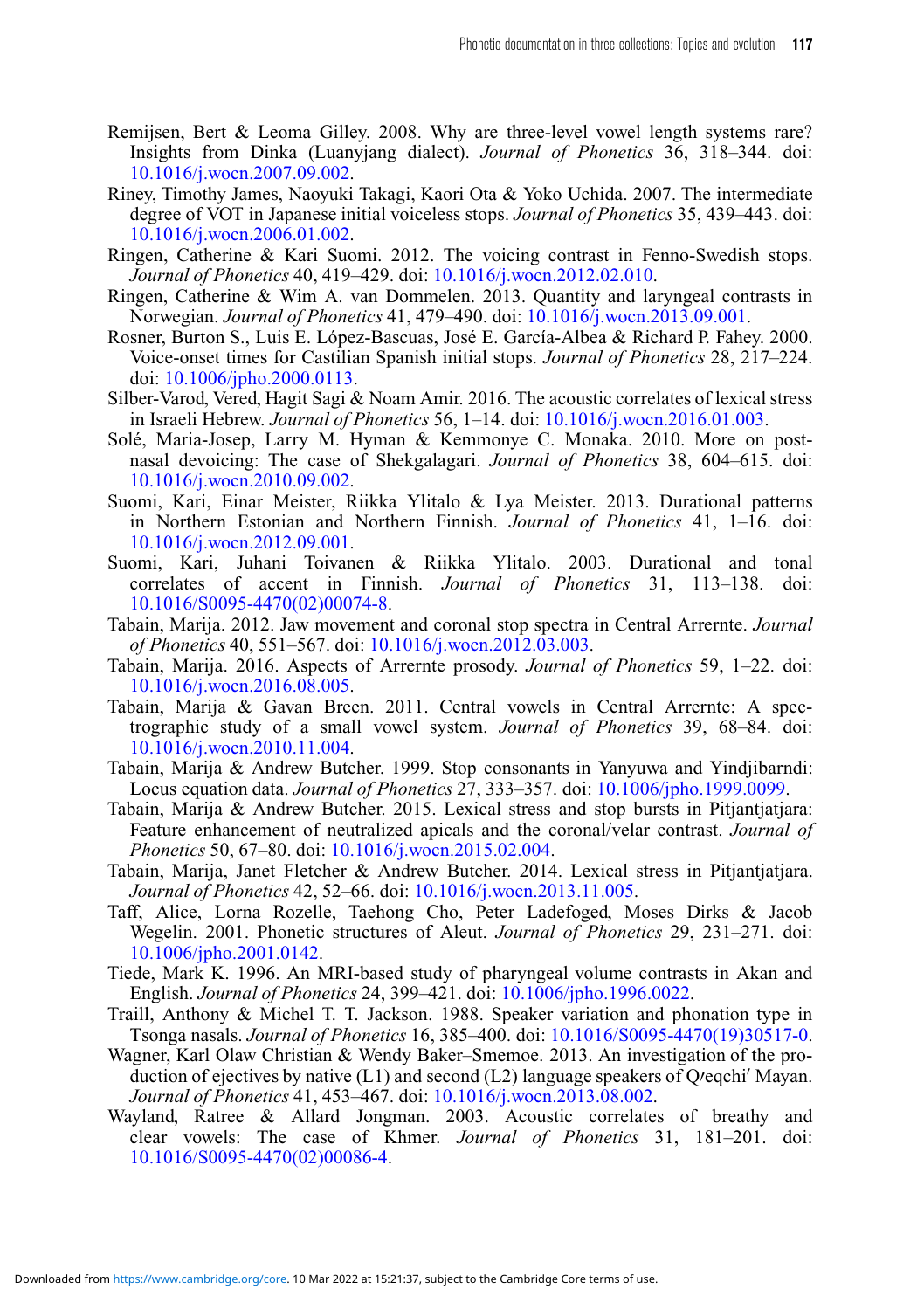- Yang, Byunggon. 1996. A comparative study of American English and Korean vowels produced by male and female speakers. *Journal of Phonetics* 24, 245–261. doi: [10.1006/jpho.1996.0013.](https://doi.org/10.1006/jpho.1996.0013)
- Yeni-Komshian, Grace H., Alfonso Caramazza & Malcolm S. Preston. 1977. A study of voicing in Lebanese Arabic. *Journal of Phonetics* 5, 35–48. doi: 10.1016/S0095- 4470(19)31112-X
- Yu, Alan C. L. 2008. The phonetics of the quantity alternation in Washo. *Journal of Phonetics* 36, 508–520. doi: [10.1016/j.wocn.2007.10.004.](https://doi.org/10.1016/j.wocn.2007.10.004)
- SOUNDS OF THE WORLD'S LANGUAGES (SOWL) DOCUMENTATION PROJECT
- Abuov, Zhoumaghaly. 1994. The phonetics of Kazakh and the theory of synharmonism. *UCLA Working Papers in Phonetics* 88, 39–54.
- Blankenship, Barbara, Peter Ladefoged, Peri Bhaskararao & Nichumeno Chase. 1993. Phonetic structures of Khonoma Angami. *Linguistics of the Tibeto-Burman area* 16(2), 69–88.
- Flemming, Edward, Peter Ladefoged & Sarah G. Thomason. 2008. Phonetic structures of Montana Salish. *Journal of Phonetics* 36, 465–491. doi: [10.1016/j.wocn.2007.10.002.](https://doi.org/10.1016/j.wocn.2007.10.002)
- Gordon, Matthew. 1996. The phonetic structures of Hupa. *UCLA Working Papers in Phonetics* 93, 164–187.
- Gordon, Matthew & Ayla Applebaum. 2006. Phonetic structures of Turkish Kabardian. *Journal of the International Phonetic Association* 36(2), 159–186. doi: 10.1017/S0025100306002532
- Gordon, Matthew & Ian Maddieson. 1999. The phonetics of Ndumbea. *Oceanic Linguistics* 38(1), 66–90.
- Gordon, Matthew, Jack B Martin & Linda Langley. 2015. Some phonetic structures of Koasati. *International Journal of American Linguistics* 81(1), 83–118. doi: [10.1086/679043.](https://doi.org/10.1086/679043)
- Gordon, Matthew, Pamela Munro & Peter Ladefoged. 2000. Some phonetic structures of Chickasaw. *Anthropological Linguistics* 42, 366–400.
- Gordon, Matthew, B. Potter, J. Dawson, Willem de Reuse & Peter Ladefoged. 2001. Phonetic structures of Western Apache. *International Journal of American Linguistics* 67, 415–448. doi: [10.1086/466470.](https://doi.org/10.1086/466470)
- Ladefoged, Peter, Jenny Ladefoged & Daniel Everett. 1997. Phonetic structures of Banawá, an endangered language. *Phonetica* 54, 94–111. doi: [10.1159/000262213.](https://doi.org/10.1159/000262213)
- Ladefoged, Peter, Jenny Ladefoged, Alice Turk, Kevin Hind & St. John Skilton. 1998. Phonetic structures of Scottish Gaelic. *Journal of the International Phonetic Association* 28, 1–41. doi: [10.1017/S0025100300006228.](https://doi.org/10.1017/S0025100300006228)
- Lawyer, Lewis C. 2015. Patwin phonemics, phonetics, and phonotactics. *International Journal of American Linguistics* 81, 221–260. doi: [10.1086/680310.](https://doi.org/10.1086/680310)
- MacEachern, Margaret R., Barbara Kern & Peter Ladefoged. 1997. Wari' phonetic structures. *Journal of Amazonian Languages* 1, 3–28.
- Maddieson, Ian, Heriberto Avelino & Loretta O'Connor. 2009. The phonetic structures of Oaxaca Chontal. *International Journal of American Linguistics* 75, 69–101. doi: [10.1086/598205.](https://doi.org/10.1086/598205)
- Maddieson, Ian & Matthew Gordon. 1996. Notes on the phonetics of Sele, with particular attention to vowels. *UCLA Working Papers in Phonetics* 93, 149–163.
- Maddieson, Ian, Ramazan Rajabov & Aaron Sonnenschein. 1996. The main features of Tsez phonetics. *UCLA Working Papers in Phonetics* 93, 94–110.
- Maddieson, Ian, Caroline L. Smith & Nicola Bessell. 2001. Aspects of the phonetics of Tlingit. *Anthropological Linguistics* 43, 135–176.
- Maddieson, Ian, Siniša Spajic, Bonny Sands & Peter Ladefoged. 1993. Phonetic structures of Dahalo. *Afrikanistische Arbeitspapiere* 36, 5–53.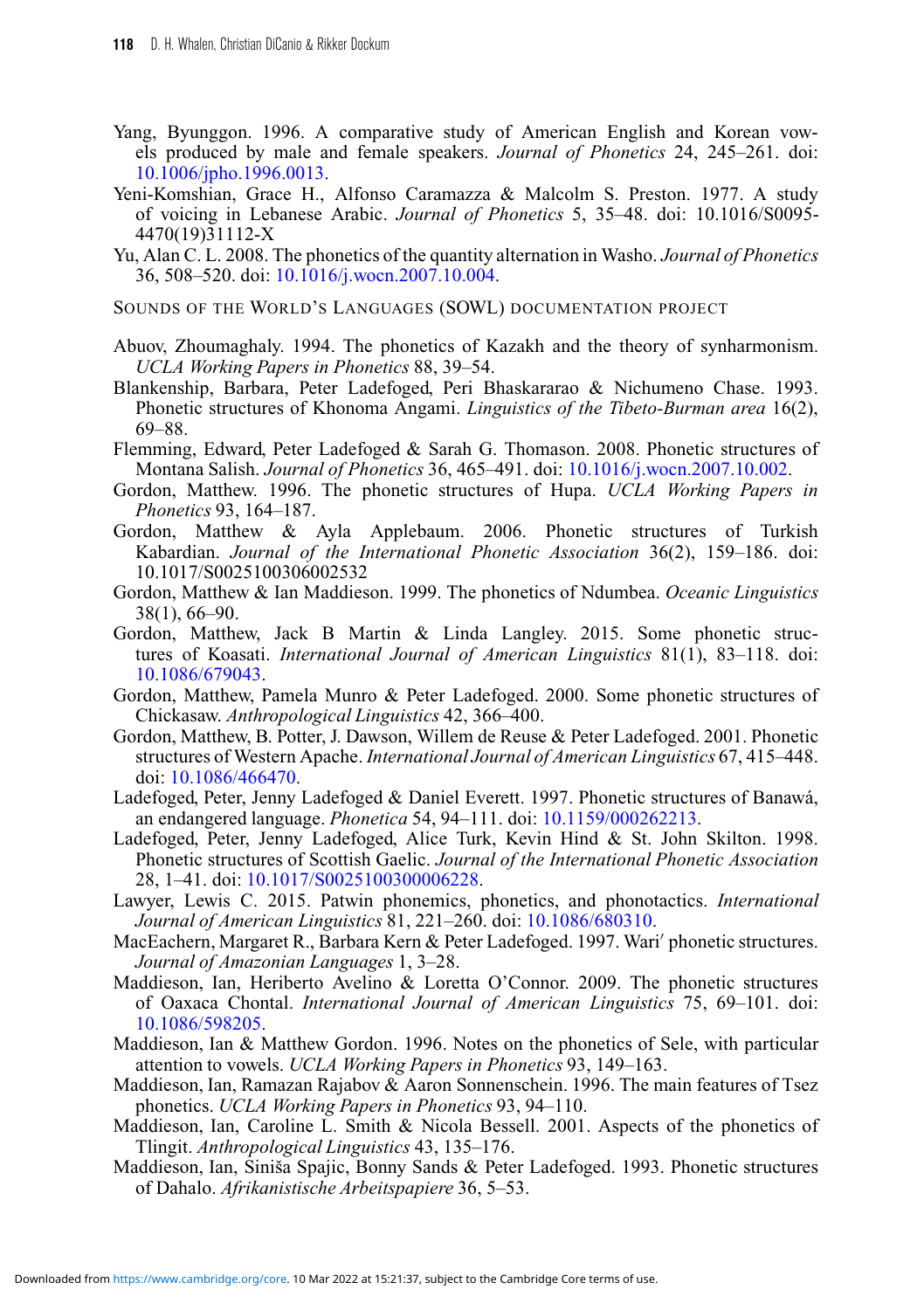- Maddieson, Ian & Richard Wright. 1995. The vowels and consonants of Amis: A preliminary phonetic report. *UCLA Working Papers in Phonetics* 91, 45–66.
- Sands, Bonny, Ian Maddieson & Peter Ladefoged. 1996. The phonetic structures of Hadza. *Studies in African linguistics* 25, 171–204.
- Shalev, Michael, Peter Ladefoged & Peri Bhaskararao. 1993. Phonetics of Toda. *UCLA Working Papers in Phonetics* 84, 89–126.
- Shyrock, Aaron, Peter Ladefoged & Kay Williamson. 1995. Phontic structures of Defaka. *UCLA Working Papers in Phonetics* 91, 89–109.
- Silverman, Daniel, Barbara Blankenship, Paul Kirk & Peter Ladefoged. 1995. Phonetic structures in Jalapa Mazatec. *Anthropological Linguistics* 37, 70–88.
- Taff, Alice, Lorna Rozelle, Taehong Cho, Peter Ladefoged, Moses Dirks & Jacob Wegelin. 2001. Phonetic structures of Aleut. *Journal of Phonetics* 29, 231–271. doi: [10.1006/jpho.2001.0142.](https://doi.org/10.1006/jpho.2001.0142)
- Wright, Richard & Peter Ladefoged. 1994. A phonetic study of Tsou. *UCLA Working Papers in Phonetics* 87, 67–92.

#### **References**

- <span id="page-24-9"></span>Amery, Rob. 1995. It's ours to keep and call our own: reclamation of the Nunga languages in the Adelaide region, South Australia. *International Journal of the Sociology of Language* 113, 63–82.
- <span id="page-24-0"></span>Austin, Peter K. 2014. Language documentation in the 21st century. *JournaLIPP* 3, 57–71.
- <span id="page-24-10"></span>Baldwin, Daryl & Julie Olds. 2007. Miami Indian language and cultural research at Miami University. In Daniel M. Cobb & Loretta Fowler (eds.), *Beyond red power: American Indian politics and activism since 1900*, 280–290. Santa Fe, NM: SAR Press.
- <span id="page-24-3"></span>Banerjee, Mousumi, Michelle Capozzoli, Laura McSweeney & Debajyoti Sinha. 1999. Beyond kappa: A review of interrater agreement measures. *Canadian Journal of Statistics* 27(1), 3–23.
- <span id="page-24-1"></span>Bauman, Richard. 2011. "Better than any monument": Envisioning museums of the spoken word. *Museum Anthropology Review* 5(1–2), 1–13.
- <span id="page-24-7"></span>Beddor, Patrice Speeter, James D. Harnsberger & Stephanie Lindemann. 2002. Language-specific patterns of vowel-to-vowel coarticulation: Acoustic structures and their perceptual correlates. *Journal of Phonetics* 30, 591–627.
- <span id="page-24-2"></span>Bhaskararao, Peri. 2004. Phonetic documentation of endangered languages: Creating a knowledgebase containing sound recording, transcription and analysis. *Acoustical Science and Technology* 25, 219–226.
- <span id="page-24-11"></span>Bird, Sonya & Sarah Kell. 2017. The role of pronunciation in SENCOT EN language revitalization. *Canadian Modern Language Review* 73, 538–569.
- <span id="page-24-13"></span>Bliss, Heather, Sonya Bird, PEPAKIYE Ashley Cooper, Strang Burton & Bryan Gick. 2018. Seeing speech: Ultrasound-based multimedia resources for pronunciation learning in indigenous languages. *Language Documentation and Conservation* 12, 315–338.
- <span id="page-24-6"></span>Bowern, Claire L., Joyce M. McDonough & Katherine Kelliher. 2012. Bardi. *Journal of the International Phonetic Association* 42, 333–351.
- <span id="page-24-5"></span>Butcher, Andrew. 1996. Some connected speech phenomena in Australian languages: Universals and idiosyncrasies. In Adrian P. Simpson & Matthias Pätzold (eds.), *Sound patterns of connected speech: Description, models and explanation*, 83–104. Kiel: Universität Kiel.
- <span id="page-24-4"></span>Chirkova, Katia, Dehe Wang, Yiya Chen, Angélique Amelot & Tanja Kocjančič Antolík. 2015. Ersu. *Journal of the International Phonetic Association* 45(2), 187–211.
- <span id="page-24-8"></span>Cho, Taehong & Patricia A. Keating. 2001. Articulatory and acoustic studies on domain-initial strengthening in Korean. *Journal of Phonetics* 29, 155–190.
- <span id="page-24-12"></span>Coronel-Molina, Serafín M. & Teresa L. McCarty (eds.). 2016. *Indigenous language revitalization in the Americas*. New York: Routledge.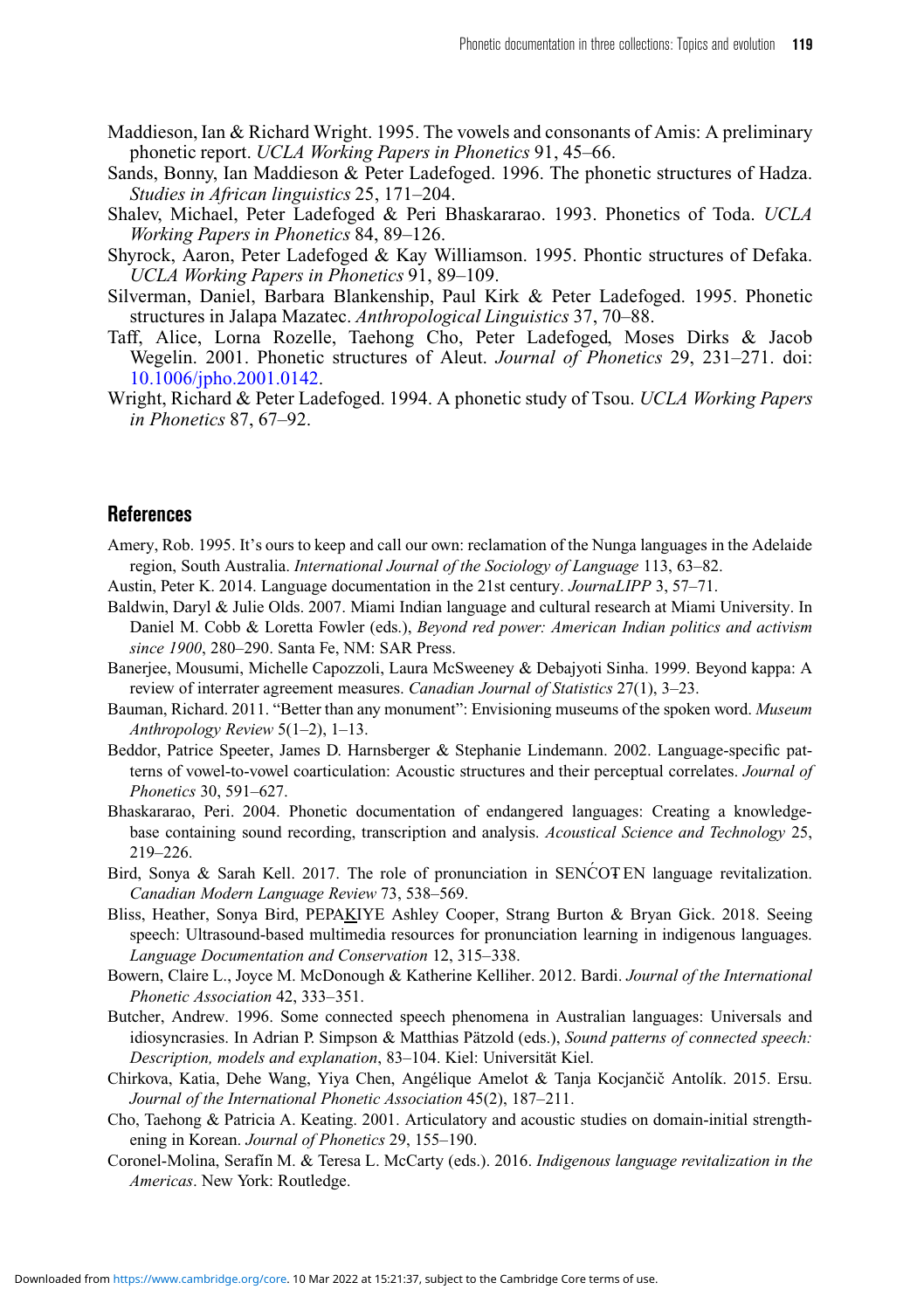- <span id="page-25-3"></span>de Graaf, Tjeerd. 2013. Endangered languages and endangered archives in the Russian Federation. In Joshua A. Fishman, David Singleton, Muiris Ó Laoire & Larissa Aronin (eds.), *Current multilingualism: A new linguistic dispensation*, 279–296. Berlin & Boston, MA: De Gruyter.
- <span id="page-25-19"></span>DiCanio, Christian T. 2012. Coarticulation between tone and glottal consonants in Itunyoso Trique. *Journal of Phonetics* 40, 162–176.
- <span id="page-25-13"></span>Elías-Ulloa, Jose. 2010. *An acoustic phonetics of Shipibo-Conibo (Pano), an endangered Amazonian language: A new approach to documenting linguistic data*. Lewiston, NY: Edwin Mellen Press.
- <span id="page-25-14"></span>Errington, Joseph. 2007. *Linguistics in a colonial world: A story of language, meaning and power*. Malden, MA: Blackwell.
- <span id="page-25-1"></span>Flemming, Edward, Peter Ladefoged & Sarah G. Thomason. 2008. Phonetic structures of Montana Salish. *Journal of Phonetics* 36, 465–491.
- <span id="page-25-16"></span>Gerfen, Chip & Kirk Baker. 2005. The production and perception of laryngealized vowels in Coatzospan Mixtec. *Journal of Phonetics* 33, 311–334.
- <span id="page-25-7"></span>Goddard, Pliny Earl. 1905. Mechanical aids to the study and recording of language. *American Anthropologist* 7, 613–619.
- <span id="page-25-4"></span>Haber, Carl. 2014. Seeing voices: Imaging the earliest sound recordings. *Physics Today* 67(3), 68–69.
- <span id="page-25-0"></span>Hale, Kenneth, Michael Krauss, Lucille J. Watahomigie, Akira Y. Yamamoto, Colette Craig, L. Masayesva Jeanne & Nora England. 1992. Endangered languages. *Language* 68, 1–42.
- <span id="page-25-12"></span>Hargus, Sharon. 2007. *Witsuwit'en grammar: Phonetics, phonology, morphology*. Vancouver: University of British Columbia Press.
- <span id="page-25-18"></span>Harnsberger, James D., Mario A. Svirsky, Adam R. Kaiser, David B. Pisoni, Richard Wright & Ted A. Meyer. 2001. Perceptual "vowel spaces" of cochlear implant users: Implications for the study of auditory adaptation to spectral shift. *The Journal of the Acoustical Society of America* 109, 2135–2145.
- <span id="page-25-15"></span>Hay, Jennifer & Katie Drager. 2007. Sociophonetics. *Annual Review of Anthropology* 36(1), 89–103.
- <span id="page-25-24"></span>Herrick, Dylan, Marcellino Berardo, Durbin Feeling, Tracy Hirata-Edds & Lizette Peter. 2015. Collaborative documentation and revitalization of Cherokee tone. *Language Documentation and Conservation* 9, 12–31.
- <span id="page-25-2"></span>Himmelmann, Nikolaus P. 1998. Documentary and descriptive linguistics. *Linguistics* 36, 161–195.
- <span id="page-25-21"></span>Hinton, Leanne. 1994. *Flutes of fire: Essays on California Indian languages*. Berkeley, CA: Heyday Books.
- <span id="page-25-22"></span>Hinton, Leanne & Ken Hale (eds.). 2001. *The Green Book of language revitalization in practice*. London: Academic Press.
- <span id="page-25-23"></span>Hinton, Leanne, Leena Huss & Gerald Roche (eds.). 2018. *The Routledge handbook of language revitalization*. New York: Routledge.
- <span id="page-25-8"></span>Hirst, Daniel. 2010. Sample articles from *Le Maître Phonétique*. *Journal of the International Phonetic Association* 40, 285–296.
- <span id="page-25-10"></span>International Phonetic Association. 1989. Report on the 1989 Kiel Convention. *Journal of the International Phonetic Association* 19, 67–80.
- <span id="page-25-11"></span>Kakadelis, Stephanie & D. H. Whalen. 2018. Place of articulation effects on voice onset time and phonation bleed persist in languages with no voicing distinction. *The Journal of the Acoustical Society of America* 143, 1968.
- <span id="page-25-5"></span>Kemp, J. A. 1995. Phonetics: Precursors to modern approaches. In E. F. K. Koerner & R. E. Asher (eds.), *Concise history of the language sciences: From the Sumerians to the cognitivists*, 371–388. Oxford: Pergamon.
- <span id="page-25-6"></span>Kiparsky, Paul. 1995. Pāinian linguistics. In R. E. Asher (ed.), *Concise history of the language sciences*, 59–65. Amsterdam: Pergamon.
- <span id="page-25-17"></span>Kirby, James P. 2014. Incipient tonogenesis in Phnom Penh Khmer: Acoustic and perceptual studies. *Journal of Phonetics* 43, 69–85.
- <span id="page-25-9"></span>Kottner, Jan, Laurent Audige, Stig Brorson, Allan Donner, Byron J. Gajewski, Asbjørn Hróbjartsson, Chris Roberts, Mohamed Shoukri & David L. Streiner. 2011. Guidelines for Reporting Reliability and Agreement Studies (GRRAS) were proposed. *International Journal of Nursing Studies* 48, 661–671.
- <span id="page-25-20"></span>Kreiman, Jody & Diana Sidtis. 2011. *Foundations of voice studies: An interdisciplinary approach to voice production and perception*. Malden, MA: John Wiley & Sons.